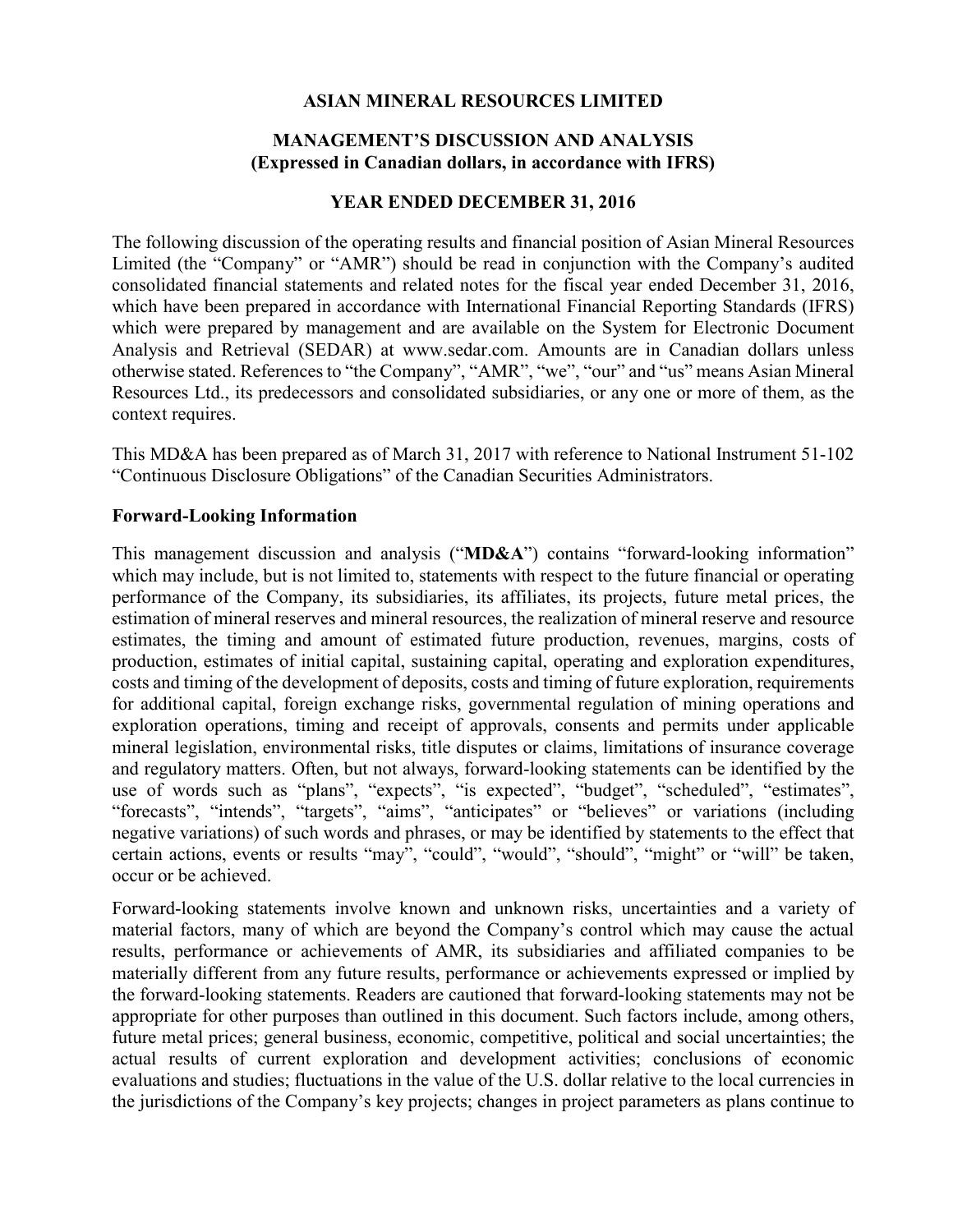be refined; possible variations of ore grade or projected recovery rates; accidents, labour disputes or slow-downs and other risks of the mining industry; climatic conditions; political instability, insurrection or war, civil unrest or armed assault; labour force availability and turnover; delays in obtaining financing or governmental approvals or in the completion of exploration and development activities; as well as those factors referred to in the section entitled "Risks and Uncertainties" section of the MD&A. The reader is also cautioned that the foregoing list of factors is not exhausted of the factors that may affect the Company's forward-looking statements.

Although the Company has attempted to identify important factors that could cause actual actions, events or results to differ materially from those described in forward-looking statements, there may be other factors that cause actions, events or results to differ from those anticipated, estimated or intended. Forward-looking statements contained herein are made as of the date of this document and, except as required by applicable law, the Company disclaims any obligation to update any forward-looking statements, whether as a result of new information, future events or results or otherwise. There can be no assurance that forward-looking statements will prove to be accurate, as actual results and future events could differ materially from those anticipated in such statements. Accordingly, readers should not place undue reliance on forward-looking statements.

In addition, please note that statements relating to "reserves" or "resources" are deemed to be forward-looking information as they involve the implied assessment, based on certain estimates and assumptions, that, the resources and reserves described can be profitably mined in the future.

### **BUSINESS**

The Company was originally incorporated pursuant to the *New Zealand Companies Act* 1993. Effective December 31, 2004, it was continued as a British Columbia corporation under the *British Columbia Business Corporations Act*. The Company owns 100% of AMR Nickel Limited ("**AMRN**") and 100% of Asian Nickel Exploration Limited, both of which are incorporated pursuant to the laws of the Cook Islands. Through AMRN, the Company owns 90% of Ban Phuc Nickel Mines LLP ("**BPNM**"), a limited liability company established in 1993 under the laws of the Socialist Republic of Vietnam pursuant to a Foreign Investment Licence ("**FIL**") and a related Joint Venture Agreement and Charter whereby AMRN and Mineral Development Company ("**Mideco**"), an agency of the Ministry of Heavy Industry of Vietnam, formed BPNM to jointly explore and develop what was originally a  $600 \text{ km}^2$  area designated in the FIL and is now 150 km<sup>2</sup> in Son La Province in north west Vietnam. Ownership of BPNM was originally held by AMRN as to 70% and by Mideco as to 30%. Mideco subsequently assigned a 10% interest in BPNM to Son La Mechanical Engineering Company, a company which was privatized and renamed Son La Mechanical Engineering Joint Stock Company ("**Coxama**"). In mid-2006, AMRN acquired Mideco's 20% interest so as to increase its interest to its current 90%.

The FIL was replaced in 2006 by an investment certificate issued under a new Law on Enterprises which provides for the establishment, management, organization and operation of various types of business enterprise carrying on business in all economic sectors in Vietnam and an Investment Law which replaced the legislation under which the FIL was granted. Concurrently, the Joint Venture Agreement and Charter were amended to conform with the new legislation and the revised ownership of BPNM. Development of the Project was completed in mid-2013 and commercial production was reached in November 2013.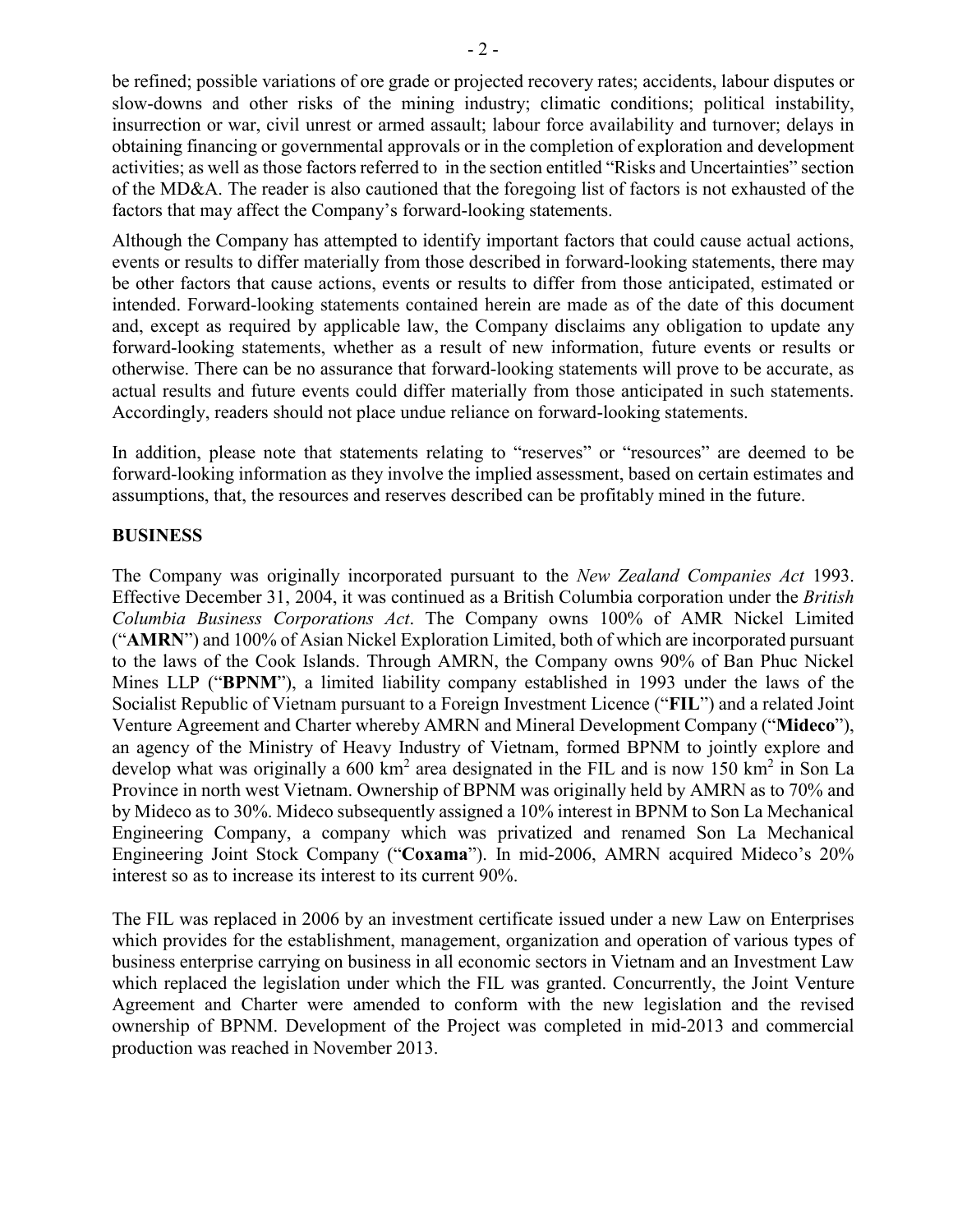In late 2010, the Vietnamese Government passed a new law, the Mineral Law 2010. Decree 15 of the law included a new statutory fee titled "mining rights grant fee". The Mineral Law 2010 provided the fee to be determined based on price, reserve, quality and type of the relevant mineral; however, until late 2013, both the Mineral Law 2010 and the Decree 15 did not specify the formula for calculation and thus there was no basis to estimate the fee payable. In November 2013, the Vietnamese Government issued Decree 203 which outlined the formula to calculate the mining rights grant fee and on that basis the Company estimated the cost of the fee and recognized a provision of \$4.6 million in its 2013 consolidated financial statements. On 6 February 2015, the Company received Decision No. 288/QD-BTNMT issued by the Ministry of Natural Resources and Environment ("MONRE") to amend the contents specified in the Mineral Mining License. In the Decision, the mining rights grant fee was fixed at \$2.9 million and is payable in annual installments over the three years from 2015 to 2017.

In July 2014, the Company's subsidiary, BPNM was awarded a mineral exploration license ("Exploration License") and commenced an exploration programme which provides for the exploration of nickel-copper mineralization over a significant area around its operating Ban Phuc nickel mine in Son La, Vietnam. Highlights of the Exploration License are:

- Provides BPNM with exclusive rights to explore within 49.7 km2 of Son La province, Vietnam.
- Immediate focus on targeted extensions to the currently operating Ban Phuc mine.
- Encompasses multiple high-priority targets already identified and well understood by BPNM through its surface exploration programme.
- Following successful exploration, allows BPNM to apply for and obtain additional mining licences with no auction requirements (subject to positive feasibility study and EIA).

# **2016 Annual Highlights**

- Ban Phuc has continued to maintain its strong safety performance while in care and maintenance.
- No reportable environmental incidents. Environmental monitoring remains in place through care and maintenance with all results within target limits.
- Mine production of 251,931 tonnes for 2016
- Tonnes milled of 254,328
- Produced 4,272 tonnes of nickel contained metal in concentrate
- Produced 2,051 tonnes of copper contained metal in concentrate
	- Net Sale revenues of \$39,219,494 after \$9,074,512 export tax

# **Outlook for 2017**

- AMR successfully transitioned into care and maintenance in the last quarter of 2016. Ongoing maintenance of the infrastructure will continue to maintain the plant in a ready state and capable of rapidly returning to production.
- Environmental monitoring and compliance reporting forms an ongoing key component of the care and maintenance activities.
- AMR commenced a review of its exploration activities and approach. At this time the Ban Phuc exploration team are continuing with its low level exploration activities which includes field mapping, trenching and soil sampling. Following the assimilation and interpretation of this new information AMR will be in a position to revise the project ranking and priorities of its exploration prospects.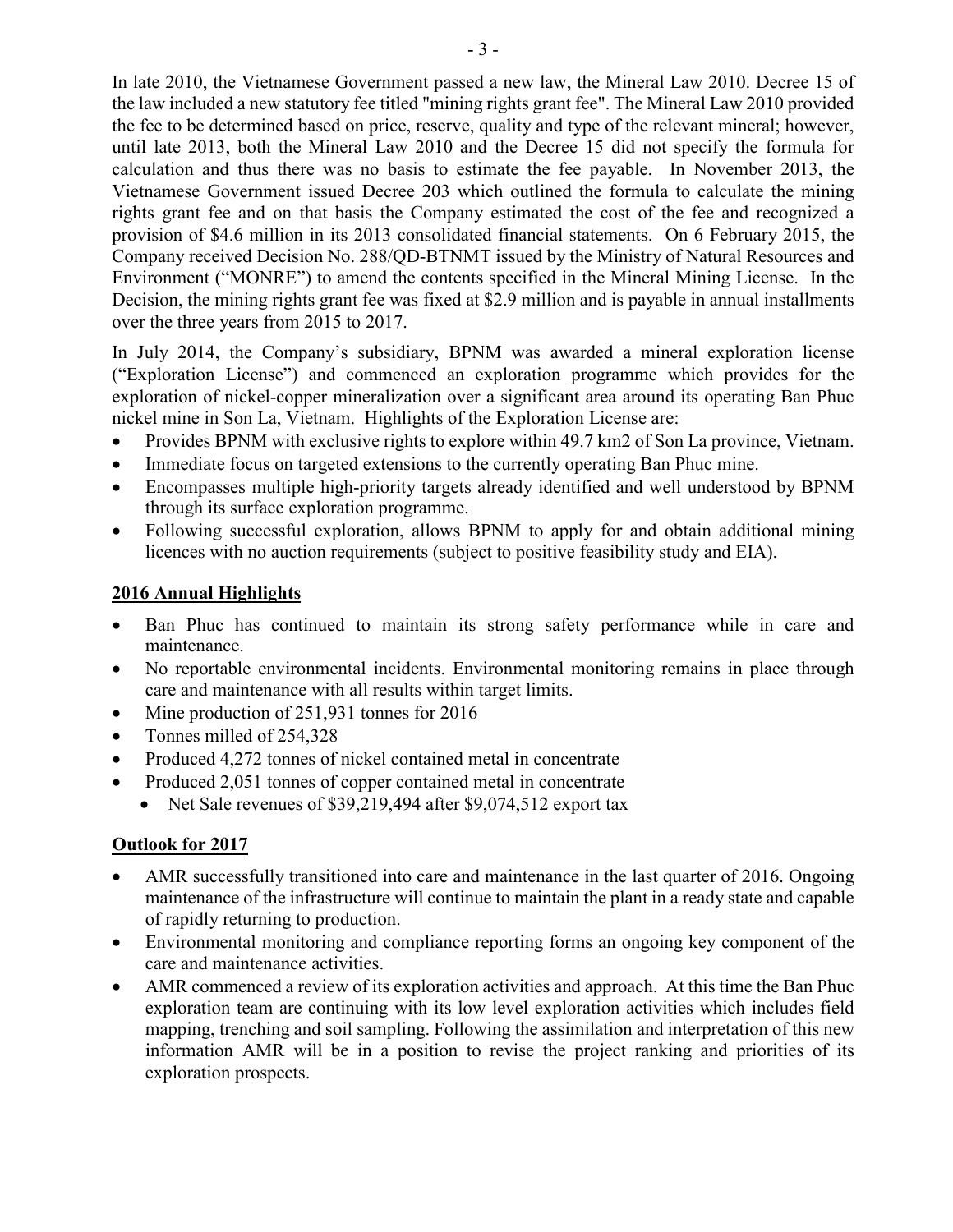- Further design planning and analysis of the Ban Phuc disseminated resource will continue with AMR looking to conclude a PEA level report by end of Q2 2017.
- The Company continues its exploration activities in the highly-prolific Song Da rift zone in Vietnam, where AMR has a world class exploration tenement package with a number of advanced-stage nickel exploration targets. With the completion of the exploration review and the development of a focused exploration program AMR is looking to re-launch again into a large scale exploration program.

### **THE YEAR IN REVIEW**

#### **BAN PHUC MINE**

For the year ended December 31, 2016 the mine achieved a production total of 251,931 tonnes. The operation completed nine shipments in the year totaling 52,162 wet metric tonnes of nickel concentrate sold.

Most of the existing massive sulphide vein ("MSV") reserves at Ban Phuc have been mined. The focus at Ban Phuc is to continue ongoing low level exploration work in the immediate term in line with future growth plans.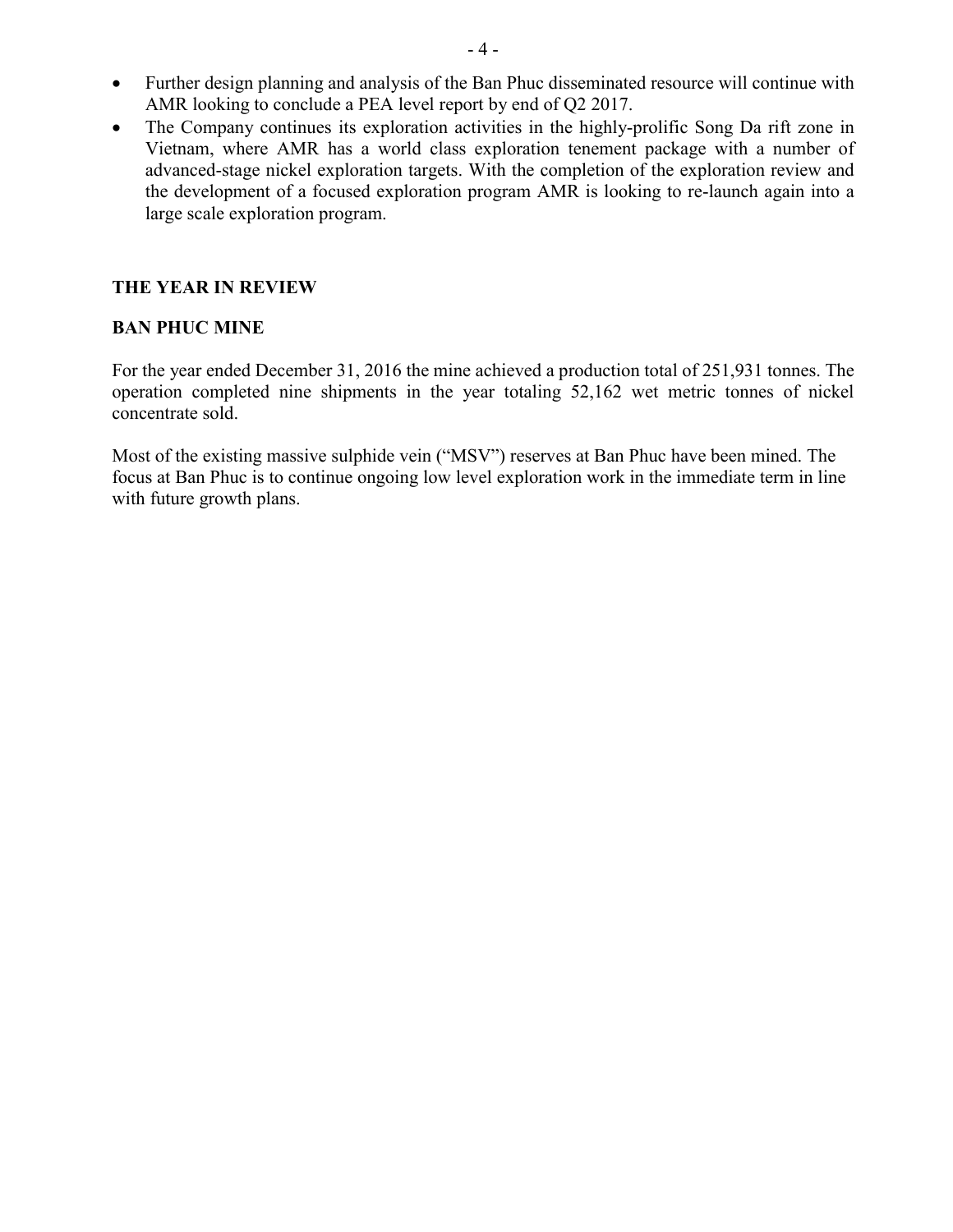# **BAN PHUC RESERVES AND RESOURCES**

The Ban Phuc mine moved into care and maintenance status for the start of the fourth quarter 2016 due to nickel pricing and as noted, most of the existing MSV reserves at Ban Phuc have been mined. Ongoing exploration work is underway in line with future growth plans.

### **PRODUCTION RESULTS**

|                                            | 2016    | 2015    |
|--------------------------------------------|---------|---------|
| Ore Mined (tonnes)                         | 251,931 | 445,075 |
| Ore Milled (tonnes)                        | 254,328 | 447,746 |
| Ni Concentrate Produced (dmt)              | 42,011  | 88,795  |
| Average Ni grade $(\% )$                   | 1.93    | 2.20    |
| Ni recovery $(\% )$                        | 87.1    | 87.4    |
| Ni concentrate grade $(\% )$               | 10.2    | 9.7     |
| Ni contained metal in concentrate (tonnes) | 4,272   | 8,607   |
| Ni payable metal in concentrate (tonnes)   | 2,922   | 6,133   |
| Average Cu grade $(\%$ )                   | 0.86    | 0.95    |
| Cu recovery $(\%$ )                        | 94.0    | 94.6    |
| Cu concentrate grade $(\% )$               | 4.9     | 4.5     |
| Cu contained metal in concentrate (tonnes) | 2,051   | 4,011   |
| Cu payable metal in concentrate (tonnes)   | 994     | 1,983   |

# **FINANCIAL SUMMARY**

### **Selected Annual Information**

|                                 | 2016           | 2015             | 2014         |
|---------------------------------|----------------|------------------|--------------|
| Sale revenue                    | \$39,219,494   | \$74,753,199     | \$87,818,927 |
| Interest income                 | \$134,695      | \$43,948         | \$1,911      |
| Net income (loss)               | (\$13,859,692) | $(\$47,207,779)$ | \$3,105,019  |
| Loss per common share (basic)   | $(\$0.02)$     | $(\$0.06)$       | \$0.00       |
| Loss per common share (diluted) | $(\$0.02)$     | $(\$0.06)$       | \$0.00       |
| Total assets                    | \$7,624,185    | \$29,281,822     | \$74,919,826 |
| Total non current liabilities   | \$1,556,271    | \$1,899,824      | \$11,931,314 |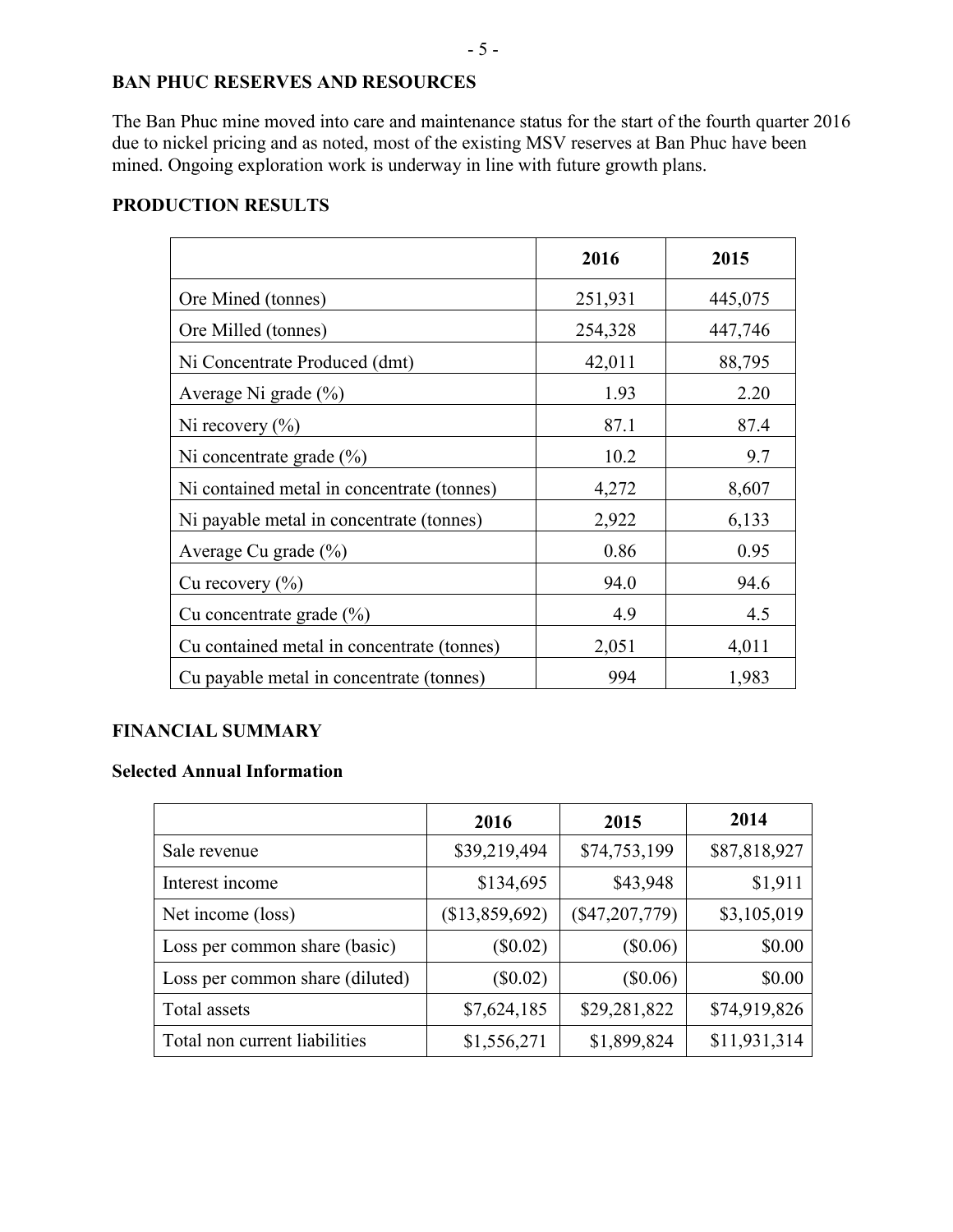|                                                        | 2016     | 2015     | 2014     |
|--------------------------------------------------------|----------|----------|----------|
| Payable Nickel Produced<br>(tonnes)                    | 2,922    | 6,133    | 4,853    |
| Payable Copper Produced<br>(tonnes)                    | 994      | 1,983    | 1,753    |
| Ni Concentrate Sold (dmt)                              | 47,737   | 86,286   | 71,195   |
| Cash cost per Ni payable<br>produced tonne (1)         | \$7,923  | \$7,927  | \$6,689  |
| Total production costs per Ni<br>concentrate tonne (2) | \$14,532 | \$15,549 | \$15,104 |

### **KEY OPERATING INFORMATION – BAN PHUC MINE**

- (1) Cash costs net of by-products per Ni payable metal in concentrate tonne include mining, processing, transportation, selling costs and direct overhead, net of Cu and Co credits. In the period copper by-products were US\$5,300,268 for 2,051 tonnes of metal and cobalt by-products were US\$1,166,090 for 134 tonnes of metal.
- (2) Total production costs per Ni payable metal in concentrate include mining, processing, transportation, selling costs, direct overhead, depreciation and amortization at the operation sites.

# **Additional Disclosure for Venture Issuers (all figures relate to the Ban Phuc Property)**

|                                                                                               | 2016            | 2015        | $2014 -$<br><b>Restated</b> |
|-----------------------------------------------------------------------------------------------|-----------------|-------------|-----------------------------|
| Expensed exploration costs                                                                    | \$903,177       | \$1,279,721 | \$1,204,589                 |
| Expensed research and development costs (net<br>of depreciation)                              | N <sub>il</sub> | Nil         | Nil                         |
| Building, infrastructure, mine, plant,<br>machinery, motor vehicles (net of depreciation)     | \$30,198        | \$9,830,593 | \$42,580,386                |
| Furniture and office equipment, licences and<br>franchises (net of depreciation/amortization) | \$11,098        | \$520,300   | \$2,340,415                 |
| Construction in progress                                                                      | Nil             | Nil         | \$2,298,855                 |

# **Results of Operations for the Year Ended December 31, 2016**

For the year ended December 31, 2016 and 2015, AMR incurred a net loss of \$13,859,692 or \$0.02 basic and diluted loss per share and a net loss \$47,207,779 or \$0.06 (fully diluted \$0.06) loss per share, respectively.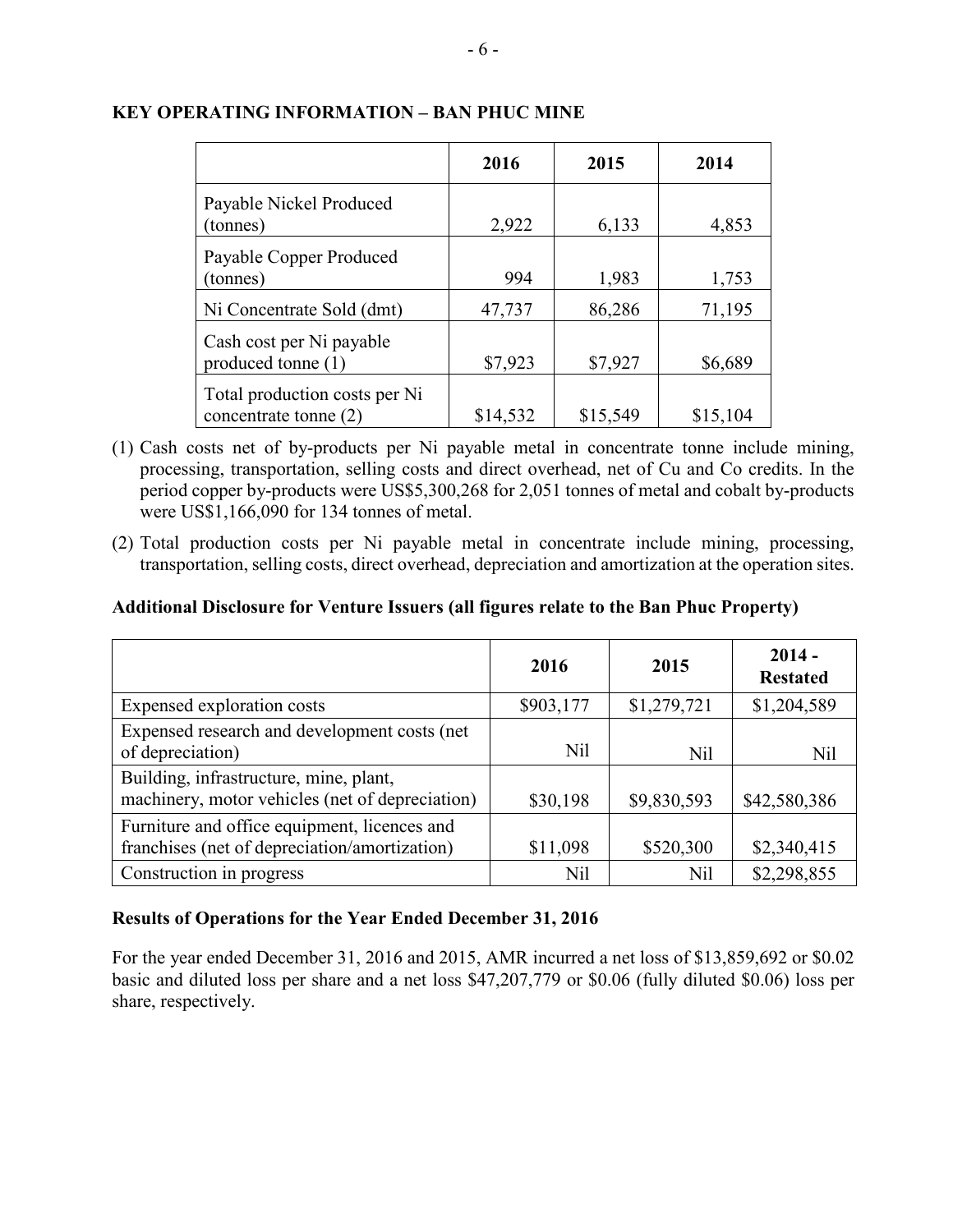|                                              | 2016               |              | 2015           |
|----------------------------------------------|--------------------|--------------|----------------|
| Revenue                                      | \$39,219,494       | $\mathbb{S}$ | 74,753,199     |
| Costs of sales                               |                    |              |                |
| Production costs:                            |                    |              |                |
| Mining production costs                      | (13,657,075)       |              | (26,007,189)   |
| Processing costs                             | (3,884,108)        |              | (6,444,974)    |
| Other production costs                       | (3,544,009)        |              | (5,449,913)    |
| Depreciation and amortization                | (10,032,856)       |              | (28,690,807)   |
| Changes in inventories of finished goods and |                    |              |                |
| work in process                              | (3,618,590)        |              | (373,780)      |
| Impairment loss                              |                    |              | (26, 553, 100) |
| Royalty                                      | (3,497,810)        |              | (7,081,672)    |
| Write-down of consumables ans supplies       |                    |              |                |
| inventory                                    | (1,698,853)        |              |                |
| Concentrate transport and logistics          | (5,252,327)        |              | (9,852,875)    |
| Operating income (loss)                      | (5,966,134)        |              | (35, 701, 111) |
|                                              |                    |              |                |
| General administrative expenses:             |                    |              |                |
| Salaries, wages and benefits                 | (2,121,331)        |              | (3,451,633)    |
| Taxes and fees                               | (1,026,813)        |              | (2,607,833)    |
| Professional and regulatory                  | (2,330,628)        |              | (903, 219)     |
| Insurance                                    | (285, 561)         |              | (647, 865)     |
| Travel                                       | (205, 372)         |              | (374, 197)     |
| Other                                        | (530, 884)         |              | (947, 401)     |
| Exploration                                  | (903, 177)         |              | (1,279,721)    |
| Finance income                               | 134,695            |              | 43,948         |
| Finance expense                              | (286, 621)         |              | (1,009,252)    |
| Other expense                                | (337, 866)         |              | (329, 495)     |
| Profit (loss) for the period                 | \$<br>(13,859,692) | $\mathbb{S}$ | (47, 207, 779) |

The detailed operating results of the years ended December 31, 2016 and 2015 as follows:

The Company's 2016 revenues of \$39.2 million comprised nine shipments of nickel concentrate sales (47,737 dry metric tonnes sold – "dmt"), 2015 revenues of \$74.8 million comprised 16 shipments of nickel concentrate sales of 86,286 dmt sold. The realized average nickel price per tonne during 2016 and 2015 were \$12,353 (US\$9,326) and \$14,749 (US\$10,656), respectively.

The US dollar: Canadian dollar exchange rate slightly decreased to 1.3426 at December 31, 2016 from 1.3841 at December 31, 2015. The fluctuation of US dollar: Canadian dollar exchange rate led to a slight decrease in revenues and expenses in Canadian dollar terms.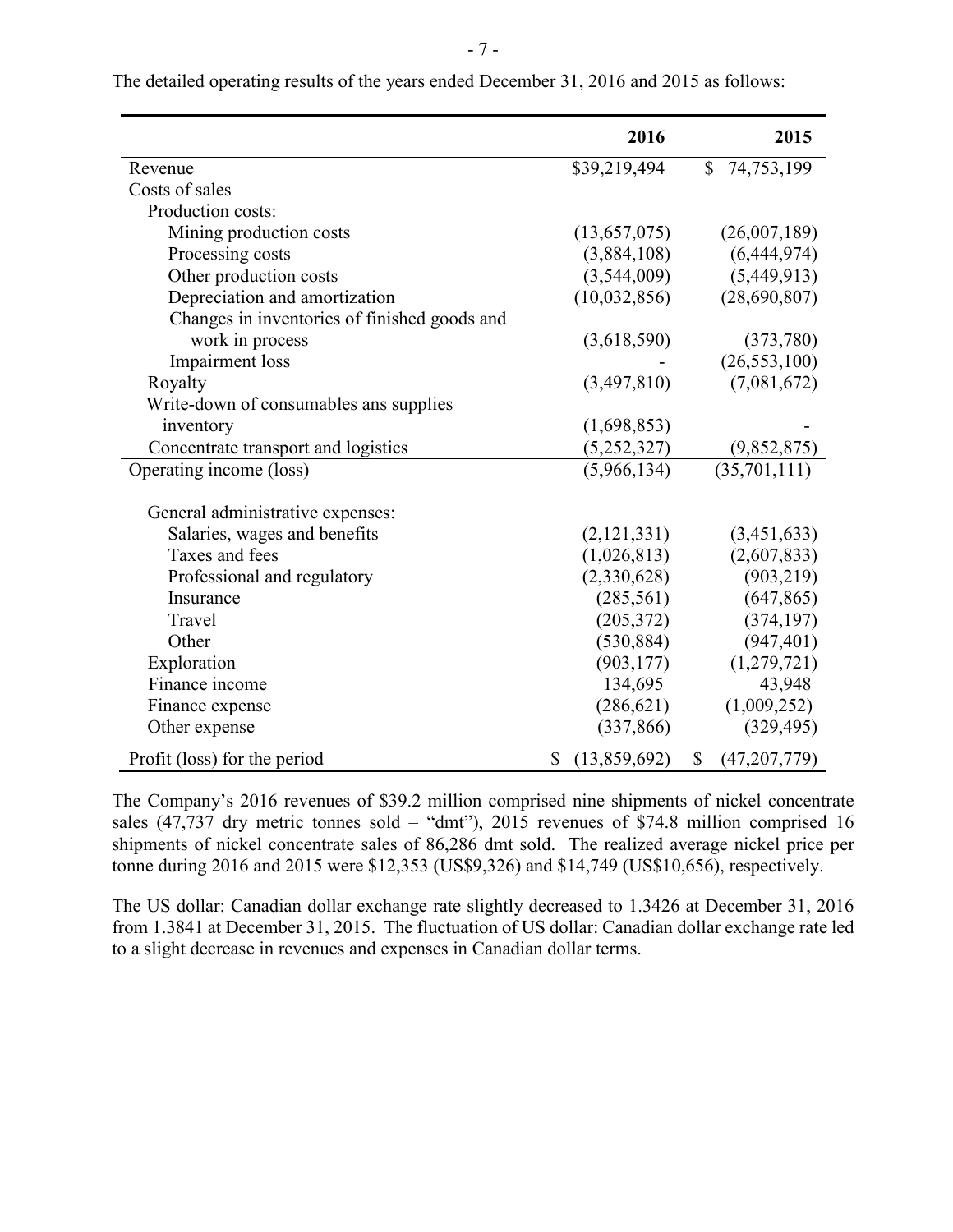Production costs:

In general, their were production activities at the Company's Ban Phuc mine, which was in production during the first nine months of 2016. From Q4, 2016, the Company moved the mine to care and maintenance. Therefore, 2016 production costs are lower than those incurred during 2015.

- Mining production costs reduced 47.5% to \$13.7 million in 2016 from \$26.0 million in 2015. This cost reduction was largely due to: (i) mining activities were limited to nine months in 2016; (ii) savings with regard to contract labour and equipment hire of \$11.9 million; and (iii) 43.4% decrease in ore tonnage mined to 251,931 in 2016 from 445,075 in 2015 leading to a decrease in production mining costs of \$0.5 million.
- Processing costs were 39.7% lower at \$3.9 million in 2016 from \$6.4 million in 2015 due to lower processed ore and savings realized in consumables, materials and parts during 2016 in crushing, grinding, flotation, concentrate dewatering, power and support services as well as significantly reduced headcount.
- Other production costs include maintenance, health and safety, environment, logistics and site administration costs. Positive results from a cost cutting programme included: (i) a reduced significant headcount; (ii) open bidding to select suppliers resulted in quality products at lower prices; and (iii) implementation of minimum order limits in consumable/fuel/spare parts. The cost cutting practices led to other production costs reduction to \$3.5 million in 2016 from \$5.4 million in 2015.
- Depreciation and amortization expenses are calculated utilizing (i) straight-line method for building, machinery, motor vehicles, infrastructure, office furniture and equipment, licenses and franchises; and (ii) unit of production (UoD) based on actual ore mined in the month and remaining mineral reserve for plant and mine development. Lower depreciation and amortization expense in 2016 of \$10.0 million from 2015 of \$28.7 million is due to (i) the asset impairment recognized at December 31, 2015, which resulted in a lower depreciable asset balance in 2016; and (ii) production assets were fully depreciated by September 2016.

The current mining of the economically recoverable ore was completed at the end of September 2016 and the Ban Phuc mine moved into care and maintenance status from the start of the fourth quarter 2016.

- Changes in inventories of finished goods and work in process represent net movement between the value of nickel concentrate produced and moved to stock and the value of nickel concentrate sold during the year. This cost increased to \$3.6 million in 2016 from \$0.4 million in 2015 representing the value of the last shipment in October, after the Company discontinued mining activities and plant operations.
- The royalty payable to the Vietnamese Government is calculated at 10% of either (i) the value of nickel concentrate sale price less export tax, processing, bagging, road freight, customs and warehouse costs; or (ii) exploited ore quantity converted from sold nickel concentrate quantity and the royalty taxable minimum price (minimum price) of VND1,660,000/ore tonne. Whichever method generates a higher tax payable amount is applied. In 2015, the price realized for nickel concentrate decreased and the sales price less export tax, processing, bagging, road freight, customs and warehouse costs was lower than VND1,660,000/ore tonne, therefore the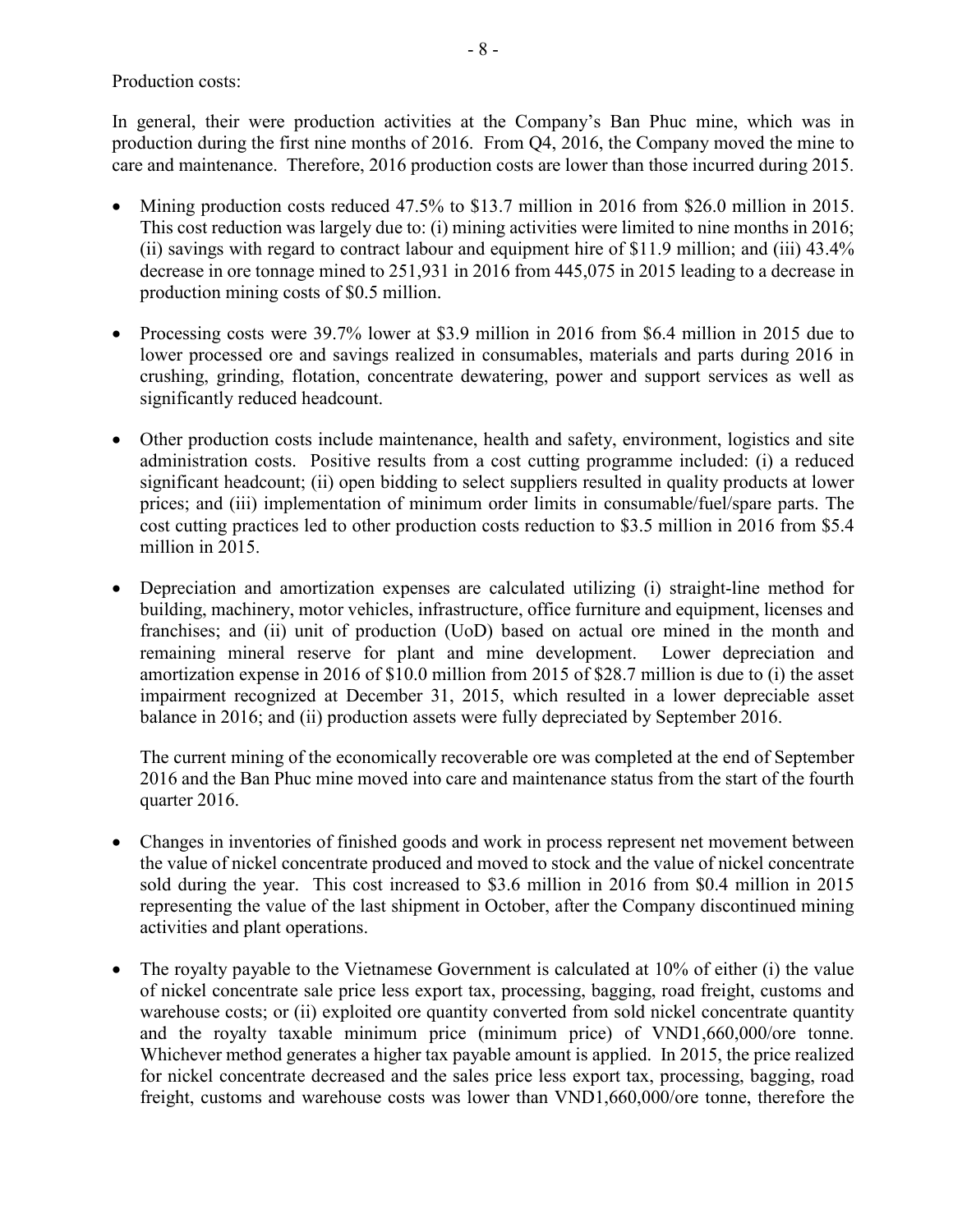Company applied the minimum price. Royalty expense is recorded when revenue from the sale of nickel concentrate is recognized.

In both 2016 and 2015, nickel prices dropped resulting in the royalty expense being recognized based on a minimum price. Exploited ore quantity in 2016 was 43.4% lower than 2015 which led to the decrease in the royalty to \$3.5 million in 2016, from \$7.1 million in 2015.

• Concentrate transport and logistics costs comprise in-land and sea freight costs related to the quantity of nickel concentrate sold. Concentrate transport and logistics rates were not changed between 2016 and 2015. There were only nine shipments in 2016, compared with 16 shipments in 2015. This led to a cost reduction to \$5.3 million in 2016 from \$9.9 million in 2015.

General administrative expenses:

- Salaries, wages and benefits costs reduced to \$2.1 million in 2016 from \$3.5 million in 2015 mainly due to reductions in headcount as the Company transitioned towards care and maintenance status.
- Taxes and fees include foreign contractor withholding tax (FCT), environmental protection fees (EPF) and amortized mining licensed grant fee (MLGF). EPF was calculated based on ore mined during the year. MLGF was amortized based on unit of production (UoD) based on actual ore mined in the month and remaining mineral reserve for plant and mine development which was fully depreciated in September 2016. The taxes and fees decreased to \$1.0 million in 2016 from \$2.6 million in 2015 reflecting (i) only nine months of production during 2016; and (ii) a 43.4% lower quantity of ore mined in 2016 compared with 2015.
- Professional, regulatory and other fees increased to \$2.3 million in 2016 from \$0.9 million in 2015 due to accruals for costs that were only incurred in 2016: (i) \$0.6 million advisory fees payable to Pala; and (ii) \$0.7 million legal fees for the aborted Kasbah merger transaction costs.
- Insurance costs reduced in 2016 due to lower premium for assets as the Company moved to care and maintenance commencing the fourth quarter of 2016.
- Reduced travel costs in 2016 reflect limited business travel.
- Other general administrative expenses, which include office, administrative and share-based compensation costs, reduced to \$0.5 million in 2016 from \$0.9 million in 2015 due to: (i) no share-based compensation in 2016; (ii) cost cutting policy in 2016 for office and administrative expenses; and (iii) health insurance costs for employees reduced in line with headcount reduction.

Exploration costs decreased slightly to \$0.9 million in 2016 from \$1.3 million in 2015 due to limited exploration activities and reduced headcount.

Finance income increased in 2016 mainly due to foreign exchange gains realized in the revaluation of outstanding current and non-current liabilities in Vietnam Dong at year-end.

Finance expense significantly reduced to \$0.3 million in 2016 from \$1.0 million in 2015, reflecting the fact that no loan interest was incurred during 2016, since bank loans were fully repaid in 2015.

Other comprehensive income for the year results from movements in the US dollar relative to the Canadian dollar as applied to the translation of the Company's Vietnamese subsidiary whose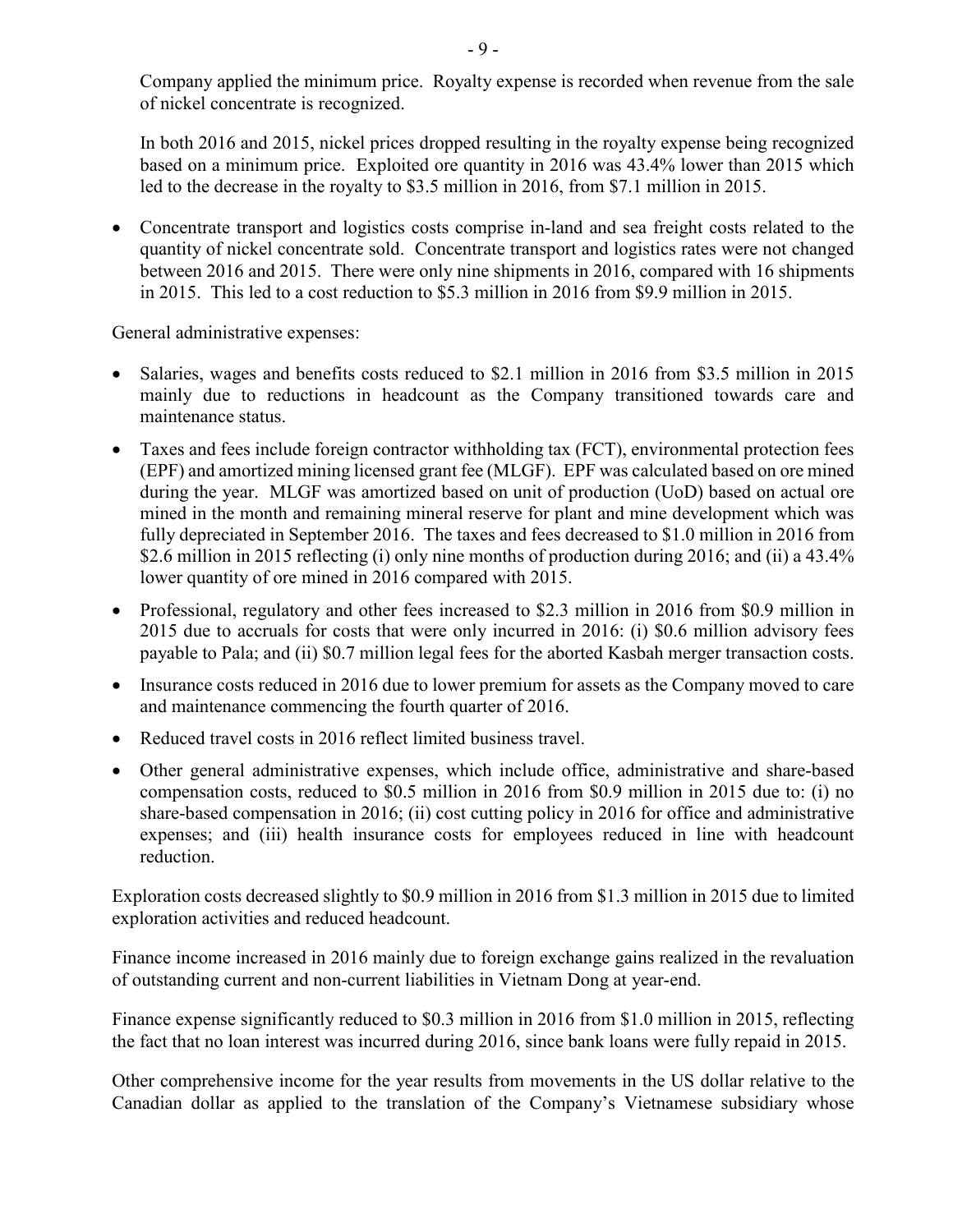functional currency is the US dollar. The US dollar: Canadian dollar exchange rate decreased to 1.3426 at December 31, 2016 from 1.3841 at December 31, 2015. The movement between years resulted in a translation loss of \$0.6 million in 2016.

# **LIQUIDITY AND CAPITAL RESOURCES**

As at December 31, 2016, the Company had cash and cash equivalents of \$5.5 million (December 31, 2015: \$5.7 million).

Cash generated from operating activities decreased by \$25.1 million to the generation of \$0.2 million in 2016 from \$25.3 million in 2015. This reduction reflects a \$33.3 million reduction in the year's loss, offset by a \$44.8 million decrease in items not involving cash, and a \$13.6 million decrease in non-cash operating working capital.

The \$44.8 million decrease in items not involving cash included (i) a \$18.2 million decrease in depreciation and amortization; and (ii) a \$26.6 million decrease in impairment loss. The \$13.6 million decrease in non-cash operating working capital included (i) a \$5.8 million decrease in accounts receivable; (ii) a \$14.9 million decrease in accounts payable and accrued liabilities; offset by (iii) a \$7.1 million increase in inventory.

Cash used in investment activities reduced to \$0.3 million during 2016 (2015: \$7.6 million mainly in mine development).

There was no cash used in financing activities in 2016 (2015: \$18.5 million net from draw down and repayment of bank term loan). Bank loans were repaid fully in 2015.

|                                                      | Payment due by period |                     |               |  |
|------------------------------------------------------|-----------------------|---------------------|---------------|--|
|                                                      | <b>Total</b>          | Less than 1<br>vear | $1 - 3$ years |  |
| Accounts payable                                     | 1,525,790             | 1,525,790           |               |  |
| Other obligations (taxes and<br>accrued liabilities) | 8,998,863             | 7,442,592           | 1,556,271     |  |
| Total                                                | 10,524,653            | 8,968,382           | 1,556,271     |  |

The Company had the following contractual obligations at December 31, 2016: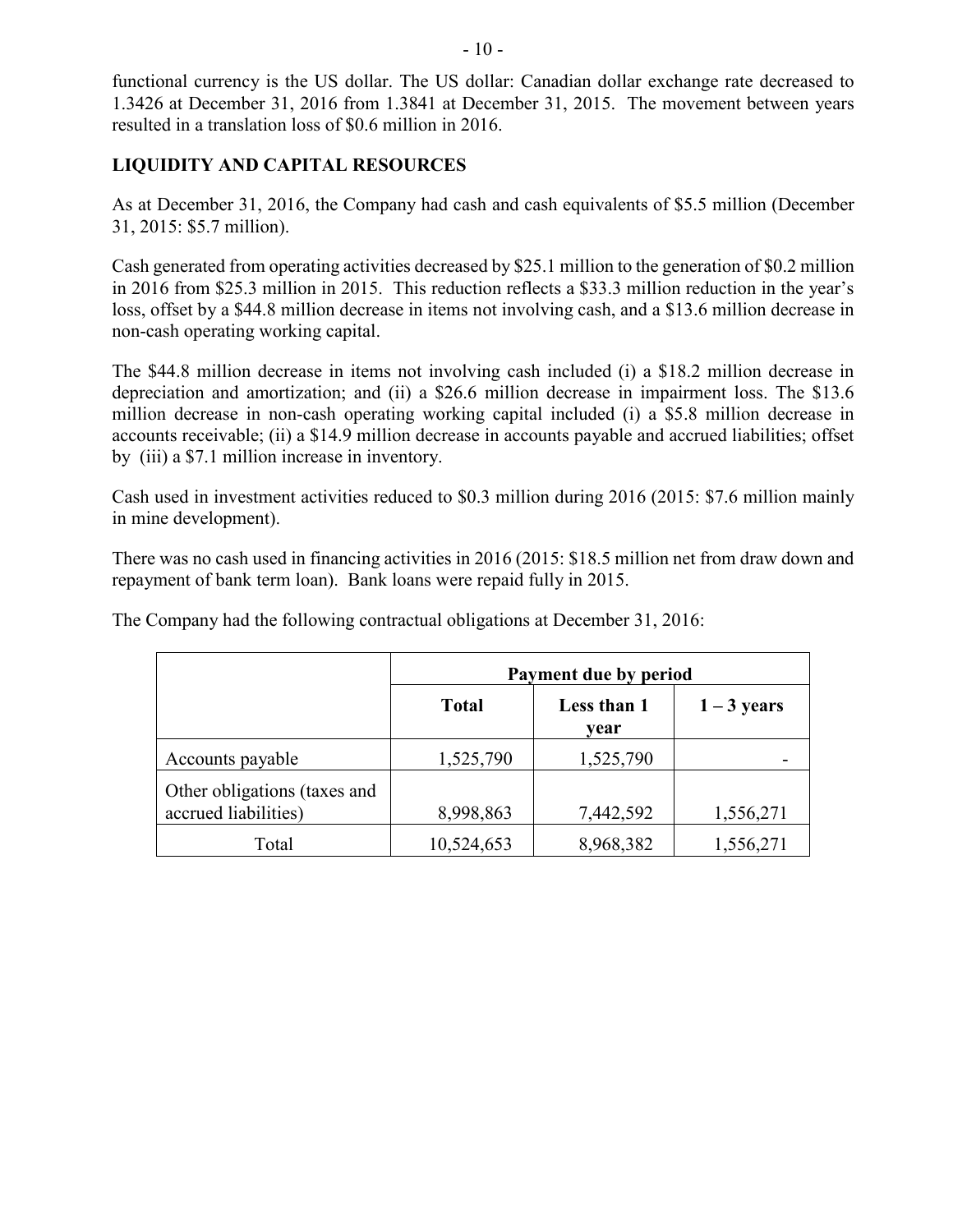#### **Summary of Quarterly Results**

|                                                     | Dec 31,<br>2016 | Sep 30,<br>2016 | Jun 30,<br>$2016 -$<br><b>Restated</b> | Mar 31,<br>2016 | Dec 31, 2015   | Sep 30,<br>$2015 -$<br><b>Restated</b> | Jun 30,<br>$2015 -$<br><b>Restated</b> | Mar 31,<br>$2015 -$<br><b>Restated</b> |  |
|-----------------------------------------------------|-----------------|-----------------|----------------------------------------|-----------------|----------------|----------------------------------------|----------------------------------------|----------------------------------------|--|
| Concentrate<br>Sold (dmt)                           | 4,707           | 11,895          | 10,151                                 | 20,984          | 29,873         | 14,050                                 | 21,489                                 | 20,874                                 |  |
| <b>Sale revenues</b>                                | \$4,691,970     | \$10,938,261    | \$7,467,406                            | \$16,121,857    | \$22,064,379   | \$10,356,112                           | \$20,498,526                           | \$21,834,182                           |  |
| <b>Interest income</b>                              | \$119,592       | \$1,502         | \$5,892                                | \$7,709         | \$5,200        | \$8,113                                | \$30,442                               | \$193                                  |  |
| <b>Royalty</b>                                      | \$1,417,135     | \$411,605       | \$747,769                              | \$921,301       | \$2,654,845    | \$1,307,106                            | \$1,284,405                            | \$1,835,316                            |  |
| <b>Production costs</b>                             | \$5,979,222     | \$9,526,536     | \$6,559,736                            | \$12,671,144    | \$23,433,643   | \$9,342,627                            | \$16,264,122                           | \$17,926,271                           |  |
| Concentrate                                         |                 |                 |                                        |                 |                |                                        |                                        |                                        |  |
| transport<br><b>&amp;logistics</b>                  | \$28,612        | \$1,118,869     | \$1,458,418                            | \$2,646,428     | \$3,129,052    | \$2,142,649                            | \$2,262,188                            | \$2,318,985                            |  |
| General &<br>administrative<br>expenses             | \$1,430,490     | \$2,128,853     | \$1,795,836                            | \$1,145,410     | \$3,321,824    | \$2,143,195                            | \$1,618,823                            | \$1,848,306                            |  |
| <b>Exploration</b>                                  | \$386,911       | \$143,922       | \$186,648                              | \$185,696       | \$231,541      | \$607,141                              | \$284,834                              | \$156,206                              |  |
| Other income/<br>(expense)                          | \$(224,508)     | \$157,113       | \$(242,337)                            | \$(28,134)      | \$(329,495)    | $\overline{\phantom{a}}$               |                                        |                                        |  |
| <b>Net Loss</b>                                     | \$(6,534,710)   | \$(2,266,763)   | \$(3,554,174)                          | \$(1,504,045)   | \$(37,728,574) | \$(5,528,086)                          | \$(1,414,384)                          | \$(2,536,735)                          |  |
| <b>Income (Loss)</b><br>per share (non-<br>diluted) | \$(0.01)        | \$(0.00)        | \$(0.00)                               | \$(0.00)        | \$(0.05)       | \$(0.01)                               | \$(0.00)                               | \$(0.00)                               |  |
| Income (Loss)<br>per share<br>(diluted)             | \$(0.01)        | \$(0.00)        | \$(0.00)                               | \$(0.00)        | \$(0.05)       | \$(0.01)                               | \$(0.00)                               | \$(0.00)                               |  |
| <b>Total Assets</b>                                 | \$7,624,185     | \$13,694,309    | \$19,724,979                           | \$23,698,857    | \$29,281,822   | \$58,099,159                           | \$76,366,781                           | \$80,256,043                           |  |

#### **Results of Operations for the three months ended December 31, 2016**

During the three months ended December 31, 2016, the Company achieved one exported shipment of 4,707 dmt, with nickel concentrate sales of \$4.5 million.

The following variances result when comparing operations for the three month period ended December 31, 2016, with the same period of the prior year. The US dollar: Canadian dollar exchange rate decreased to 1.3426 at December 31, 2016 from 1.3841 at December 31, 2015. The slight fluctuation of US dollar: Canadian dollar exchange rate in 2016 led to a decrease in Q4 2016 revenues and expenses in Canadian dollar.

Revenues: Revenue in Q4, 2016 represents the last shipment during the year of 4,707 dmt, (Q4/2015: four exported shipments of 29,873 dmt), leading to net sales revenues of \$4.7 million (Q4/2015: \$22.1 million).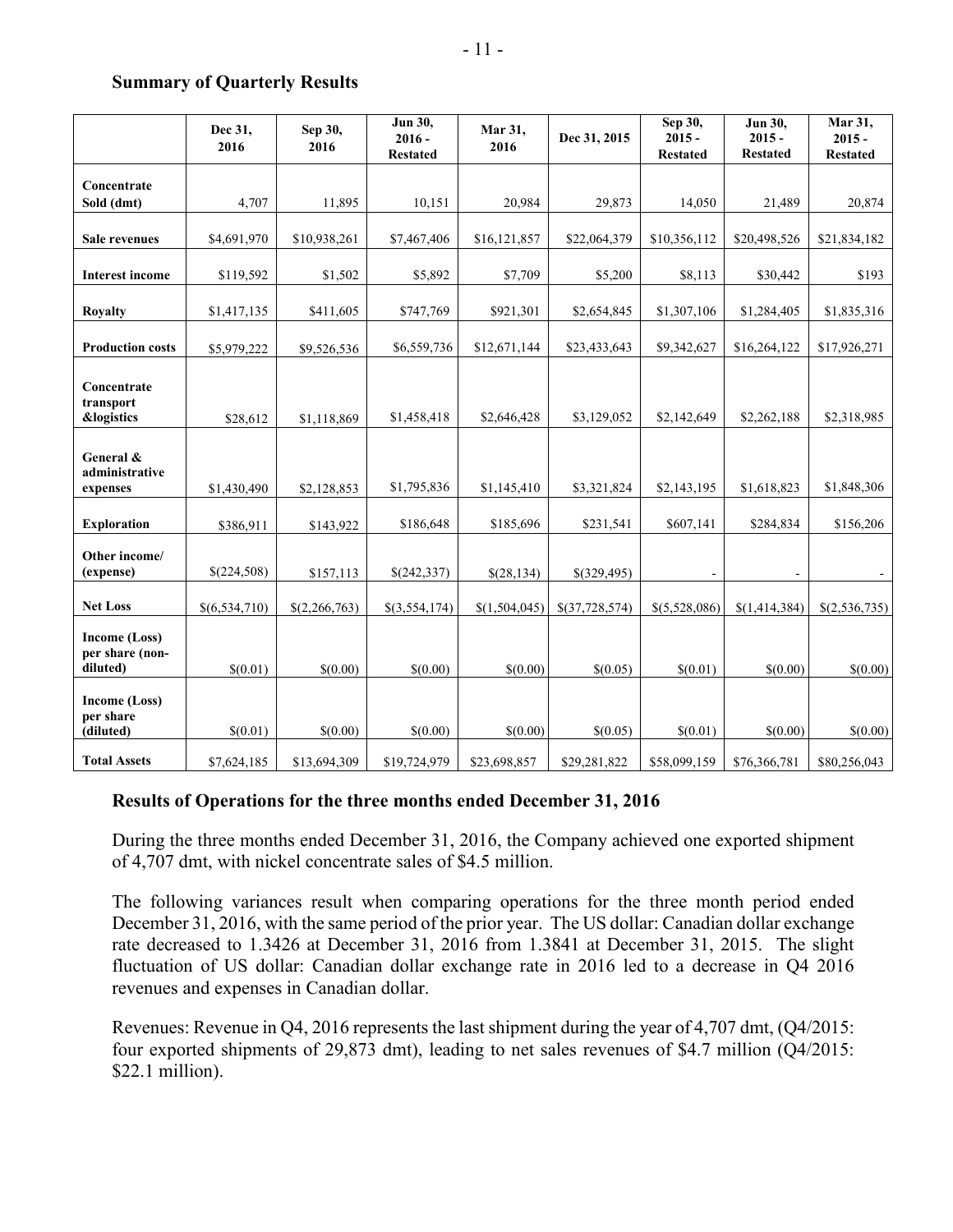Royalties: A royalty payable to the Vietnamese Government is calculated at 10% of either (i) the value of nickel concentrate sale price less export tax, processing, bagging, road freight, customs and warehouse costs and shipped nickel concentrate quantity; or (ii) exploited ore quantity converted from shipped nickel concentrate quantity and the royalty taxable minimum price (minimum price) of VND1,660,000/ore tonne. Whichever method generates higher tax payable amount is applied. In 2015, the price realized for nickel concentrate decreased and the sales price less export tax, processing, bagging, road freight, customs and warehouse costs was lower than VND1,660,000/ore tonne, therefore the Company applied the minimum price. Royalty expense is recorded when revenue from the sale of nickel concentrate is recognized. In the fourth quarter of 2016 royalty expenses of \$1.4 million (2015: \$2.7 million) represents the finalization of 2016 royalty liabilities.

The Company accrues royalty and EPF taxes in accordance with the prescribed methodology of the tax authority whereby a multiplier of 7 is applied to volumes of concentrate sold in order to determine the quantity of ore mined, upon which the royalty and EPF taxes are based. The Company has determined that the prescribed methodology has resulted in higher estimates of ore mined used to calculate the royalty and EPF taxes compared with actual ore production. As a result, the Company estimates that the royalty and EPF taxes for the years ended December 31, 2016 and 2015 based on the prescribed methodology were higher by \$1.3 million and \$1.7 million respectively than if they had been accrued based on actual ore production. The Company is in negotiations with the tax authorities to have the royalty and EPF taxes reduced. The accrued royalties and EPF taxes as of December 31, 2016 are based on the prescribed methodology.

Production costs include mining, processing, maintenance and other production direct costs. Production costs decreased \$17.5 million in Q4 2016 compared to Q4 2015. This decrease mainly represents the Company's move to care and maintenance stage at Ban Phuc in the fourth quarter of 2016.

Concentrate transport and logistics costs comprise in-land and sea freight costs of sold nickel concentrate, and assay costs. The costs decreased by \$3.1 million in the fourth quarter of 2016 with a reduced amount, 4,707 dmt, of concentrate sold, while in the same 2015 quarter, 29,873 dmt of concentrate was sold.

General and administrative expenses (GAE) comprised: salaries, wages and benefit, taxes and fees, professional and regulatory, insurance, travel and other administrative expenses. GAE decreased \$2.0 million to \$1.4 million in the quarter ended December 31, 2016 from \$3.3 million in the same 2015 quarter, primarily due to the Company's move to care and maintenance at Ban Phuc in the fourth quarter of 2016. The decrease was caused by: (i) the EPF finalization recorded in Q4 2016 decreased by \$0.5 million; (ii) the MLGF decreased by \$1.8 million due to a calculation adjustment for the entire year; (iii) insurance decreased by \$0.4 million due to lower premiums for mine assets as the Company moved to a care and maintenance basis; and (iv) professional fees increased \$0.6 million for consulting and legal fees incurred for the aborted Kasbah transaction.

Exploration costs increased to \$0.4 million in Q4, 2016 from \$0.2 million in Q4, 2015 due to accrued redundancy allowance related to the Ban Phuc shift to care and maintenance.

Net Loss: The Company incurred a loss of \$6.5 million or \$0.01 (fully diluted, \$0.01) in Q4 2016 compared with a loss of \$37.8 million or \$0.05 (fully diluted, \$0.05) per share in the same 2015 quarter. The significant loss in the fourth quarter of 2015 related to an impairment loss of \$34.0 million on the Ban Phuc assets.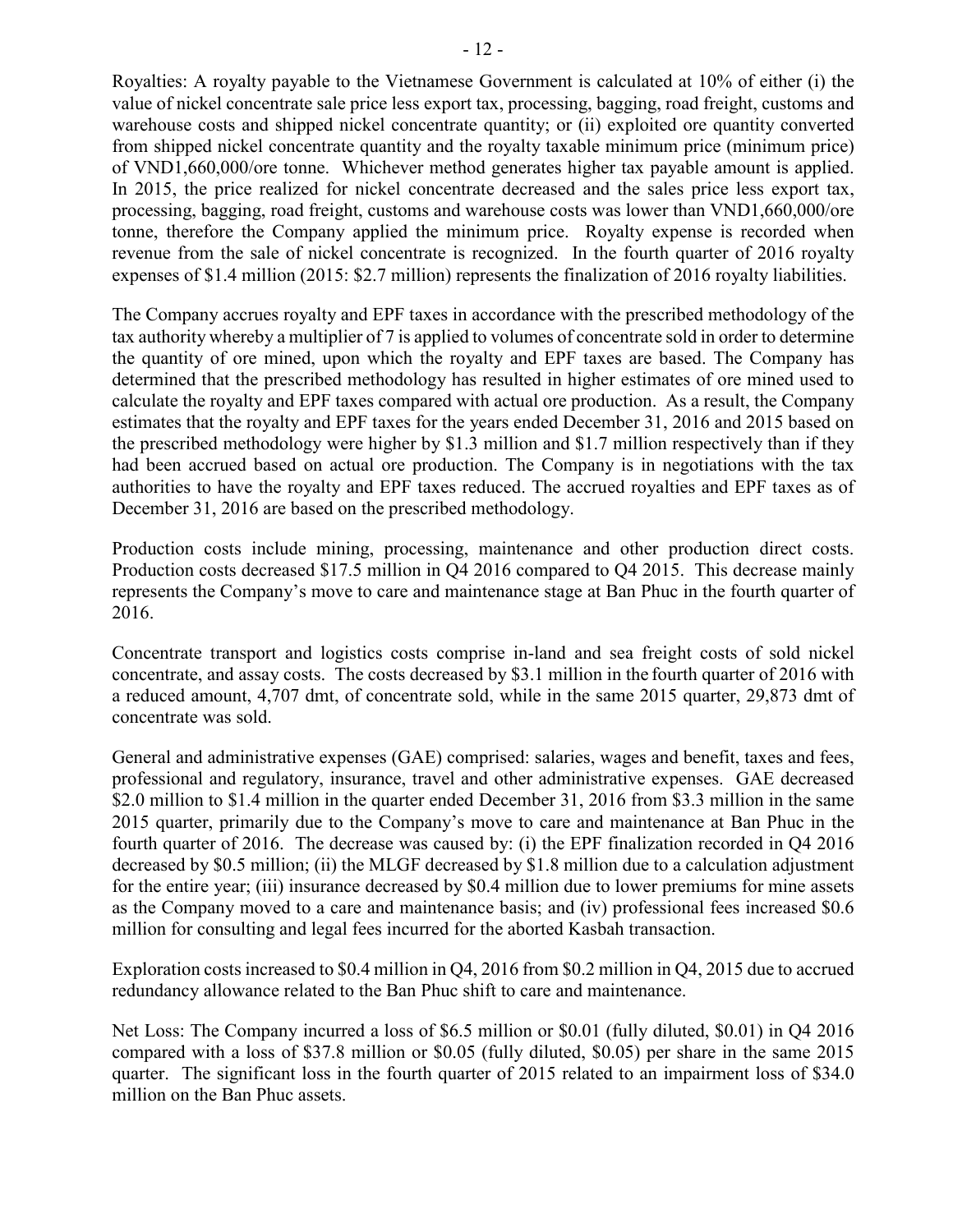### **SIGNIFICANT ACCOUNTING POLICIES AND ESTIMATES**

In the application of the group's accounting policies, which are described in Note 3 of the notes to the consolidated financial statements, management is required to make judgments, estimates, and assumptions about carrying values of assets and liabilities that are not readily apparent from other sources. The estimates and associated assumptions are based on historical experience and various other factors that are believed to be reasonable under the circumstances, the results of which form the basis of making the judgments. Actual results may differ from these estimates.

The estimates and underlying assumptions are reviewed on an ongoing basis. Revisions to accounting estimates are recognized in the period in which the estimate is revised if the revision affects only that period or in the period of the revision and future periods if the revision affects both current and future periods.

The following are the critical judgments that management has made in the process of applying the group's accounting policies and that have the most significant effect on the amounts recognized in the Financial Statements:

#### **Basis of presentation**

The consolidated financial statements of the Company have been prepared in accordance with International Accounting Standards ("IAS 34") "Interim Financial Reporting". The consolidated financial statements include the accounts of the Company and its wholly owned subsidiaries, AMR Nickel and Asian Nickel Exploration Limited and its 90% owned BPNM joint venture which is fully consolidated. The Company's presentation currency is Canadian dollars. The functional currency of AMR and its subsidiaries AMR Nickel Limited and Asian Nickel Exploration Limited is the Canadian dollar, while the U.S dollar is the functional currency of its subsidiary BPNM.

# **Going Concern**

Management continues to assess the Company's mining and processing operations against nickel prices. Given the sustained low nickel price environment and forecasted nickel prices, a full review of the mining schedule and economic viability of mining was conducted. It was determined at current pricing levels it would not be economically viable to continue mining beyond September 2016, therefore the Ban Phuc mine was placed on care and maintenance at the start of the 2016 fourth quarter. The exploration potential at Ban Phuc remains a key strategic opportunity in the overall growth plan for AMR's Ban Phuc projects and remains the key focus for AMR's growth plan which includes a significant disseminated resource that is not economic at current nickel prices. There can be no assurance that the Company will restart the Ban Phuc mine and generate positive cash flow in future periods. Should the Company not be able to continue as a going concern, adjustments to the carrying values and classification of its assets and liabilities would be required, and these adjustments could be material.

As at December 31, 2016, the Company had cash and cash equivalents of \$5.5 million and working capital of negative \$1.4 million. During the year ended December 31, 2016, the Company generated a net loss of \$13.9 million and had an accumulated deficit of \$144.3 million. Whether the Company will generate profitability and maintain positive cash flow is uncertain and depends on numerous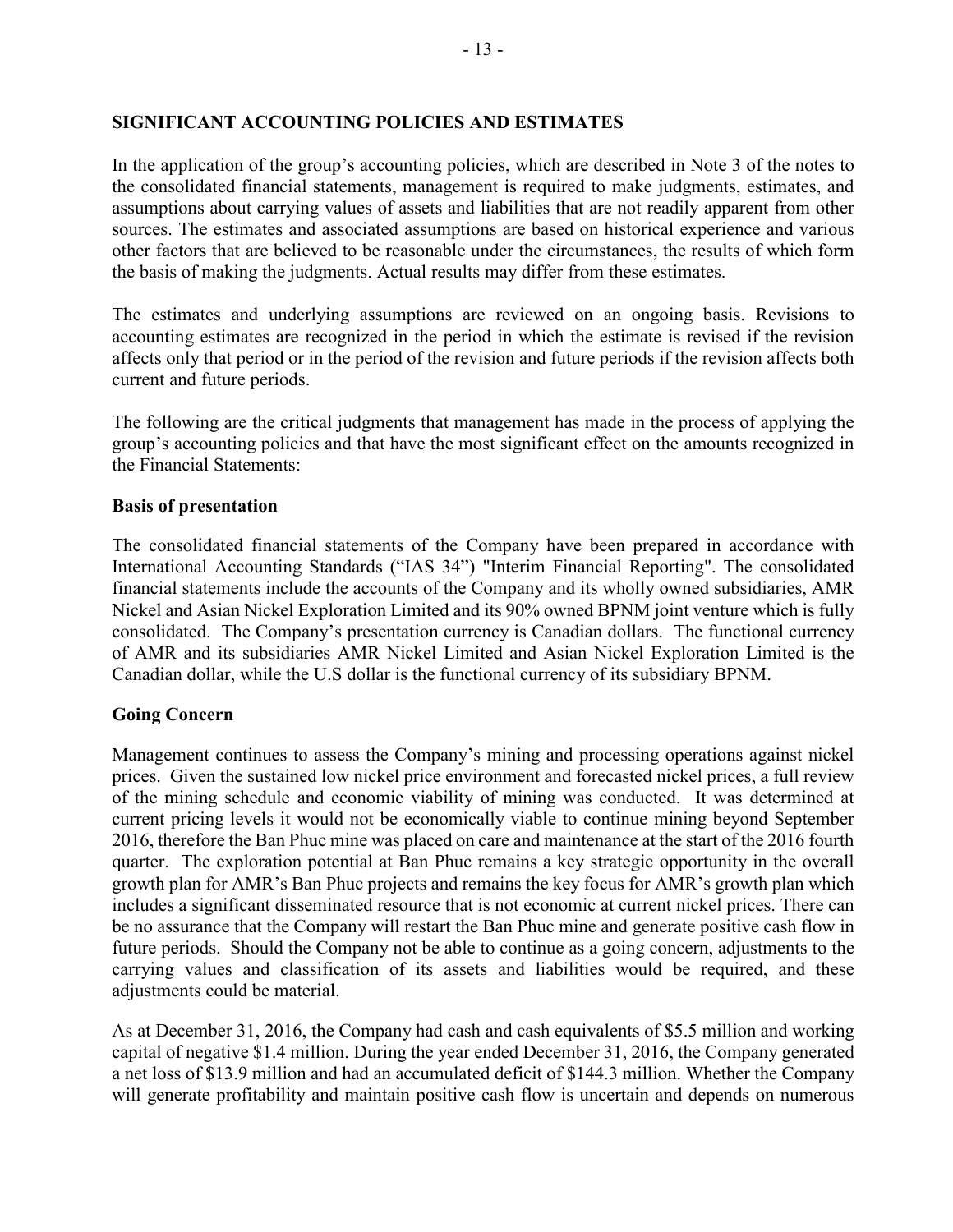factors, including but not limited to production levels, production costs, ore grades, metallurgy, and nickel prices. These factors indicate the existence of a material uncertainty that casts significant doubt about the Company's ability to continue as a going concern.

The business of mining and exploring for minerals involves a high degree of risk and there can be no assurance that current operations, including explorations programs, will result in profitable mining operations. The recoverability of the carrying value of exploration and development properties and the Company's continued existence is dependent upon the preservation of its interest in the underlying properties, the discovery of economically recoverable reserves, the achievement of profitable operations, the ability of the Company to raise additional financing, if necessary, or alternatively upon the Company's ability to dispose of its interest on an advantageous basis. Changes in future conditions could require material write-downs of the carrying values.

# **Asset Impairment**

The Company's mining and processing assets were fully amortized or impaired as at December 31, 2016.

The Company's property, plant and equipment was assessed for impairment indicators at December 31, 2015 to determine if the carrying amounts of these assets were recoverable. An impairment loss of \$26.6 million was recognized for the year ended December 31, 2015.

To determine fair value, management assesses the recoverable amount of the assets using the net present value of expected future cash flows. The assessment of fair values requires the use of judgments and assumptions for estimated recoverable production, long term commodity prices, discount rates, rehabilitation costs, future capital requirements and operating performance. Changes in any of these judgments or assumptions could result in a significant difference between the carrying amount and fair value of these assets.

# **Provision for rehabilitation costs**

The Company is required to decommission, rehabilitate and restore mines and processing sites at the end of their producing lives to a condition acceptable to the relevant authorities. The provision has been calculated taking into account the estimated future obligations including the costs of dismantling and removal of facilities, restoration and monitoring of the affected areas. The provision for future restoration costs is the estimate agreed with the expenditure required to settle the restoration obligation at the reporting date.

At December 31, 2016, there is a provision for rehabilitation of \$436,549 (December 31, 2015: \$444,219).

# **Ore reserve estimates**

Estimates of recoverable quantities of reserves include assumptions on commodity prices, exchange rates, discount rates and production costs for future cash flows. It also involves assessment and judgment of difficult geological models. The economic, geological and technical factors used to estimate ore reserves may change from period to period. Changes in ore reserves affect the carrying values of mine properties, property, plant and equipment and the provision for rehabilitation assets. Ore reserves are integral to the amount of depreciation and amortization that will be charged to the Consolidated Statement of Operations and Comprehensive Loss.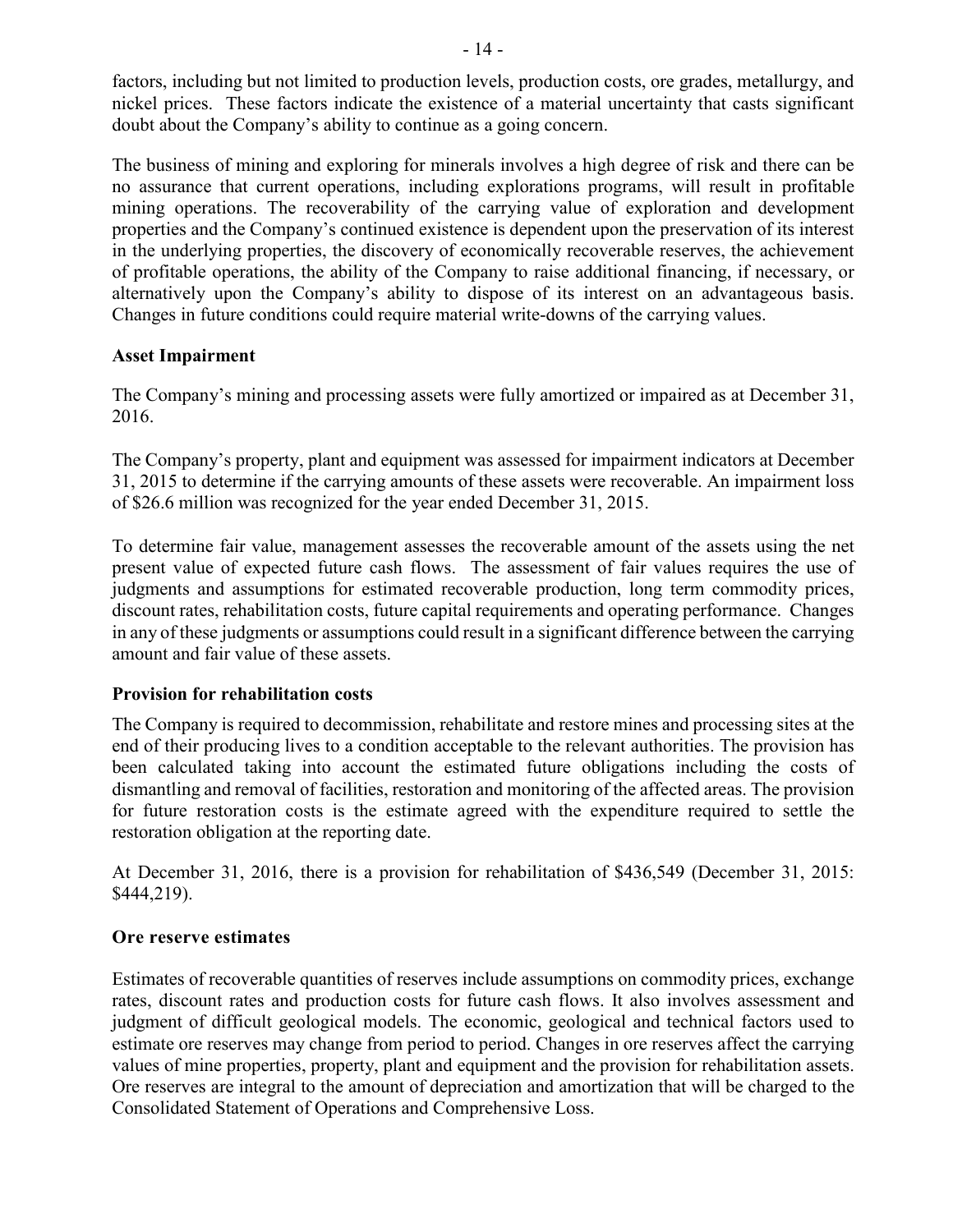### **Share-based compensation**

The Company has a share option plan, under which the fair value of all share-based awards is estimated using the Black-Scholes Option-Pricing Model at the grant date and amortized over the vesting periods. An individual is classified as an employee when the individual is an employee for legal or tax purposes or provides services similar to those performed by a direct employee, including directors of the Company. Share-based payments to non-employees are measured at the fair value of the goods or services received or the fair value of the equity instruments issued if it is determined the fair value of the goods or services cannot be reliably measured and are recorded at the date the goods or services are received. The amount recognized as an expense is adjusted to reflect the number of awards expected to vest.

Upon the exercise of the share purchase options, consideration paid together with the amount previously recognized in the share-based payment reserve is recorded as an increase to share capital. Charges for share purchase options that are forfeited before vesting are reversed from the sharebased payments reserves. For those share purchase options that expire or are forfeited after vesting, the amount previously recorded in share-based payments reserve is transferred to deficit.

During 2016, the Company recognized nil recorded share-based compensation expense (2015: \$104,673. During 2016, \$35,162 forfeited and expired options (2015: \$106,061) was transferred from share-based payment reserve to deficit.

# **Off-Balance Sheet Arrangements**

The Company does not have any off-balance sheet arrangements at December 31, 2016.

# **Future Accounting Policies**

There were no new standards effective January 1, 2016 that had a material impact on the Company's consolidated financial statements. The Company has not early adopted any other standard, interpretation or amendment in the consolidated financial statements that have been issued, but not yet effective.

A number of new standards, amendments to standards and interpretations, are not yet effective for the year ended December 31, 2016, and have not been applied in preparing these consolidated financial statements. The following pronouncements are considered by the Company to be the most significant of several pronouncements that may affect the consolidated financial statements in future periods.

# IFRS 9, *Financial Instruments ("IFRS 9")*

IFRS 9 will replace the multiple classification and measurement models in IAS 39, *Financial Instruments: Recognition and Measurement*, with a single model that has only two classification categories: amortized cost and fair value. The new standard also requires a single impairment method to be used, provides additional guidance on the classification and measurement of financial liabilities, and provides a new general hedge accounting standard.

The mandatory effective date has been set for January 1, 2018, however early adoption of the new standard is permitted. The Company does not intend to early adopt IFRS 9. The Company is currently evaluating the impact of IFRS 9 on its consolidated financial statements.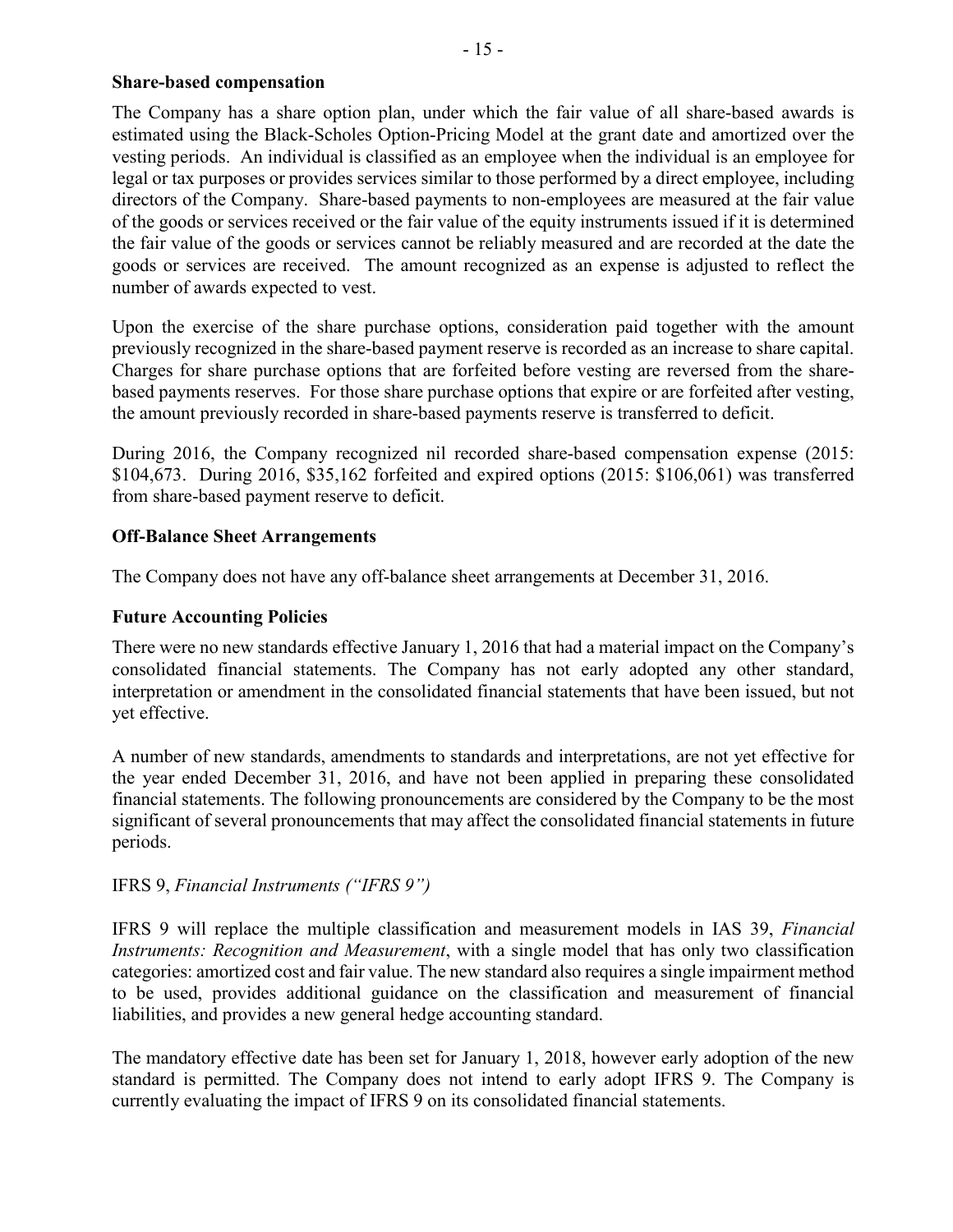# IFRS 15, *Revenue from Contracts with Customers ("IFRS 15")*

IFRS 15 is effective for fiscal years commencing on or after January 1, 2018 and will replace IAS 18, *Revenue* and a number of revenue related standards and interpretations. IFRS 15 contains a single model that applies to contracts with customers and two approaches to recognizing revenue: at a point in time or over time. The model features a contract-based five-step analysis of transactions to determine whether, how much and when revenue is recognized. New estimates and judgmental thresholds have also been introduced, which may affect the amount and/or timing of revenue recognized.

The Company intends to adopt IFRS 15 in its consolidated financial statements for the annual period beginning on January 1, 2018. The Company is currently evaluating the impact of IFRS 15 on its consolidated financial statements.

# IFRS 16, *Leases ("IFRS 16")*

On January 13, 2016, the IASB published a new standard, IFRS 16, eliminating the current dual accounting model for lessees, which distinguishes between on-balance sheet finance leases and offbalance sheet operating leases. Under the new standard, a lease becomes an on-balance sheet liability that attracts interest, together with a new right-of-use asset. In addition, lessees will recognize a front-loaded pattern of expense for most leases, even when cash rentals are constant. IFRS 16 is effective for annual periods beginning on or after January 1, 2019, with earlier adoption permitted. The Company is currently evaluating the impact of IFRS 16 on its consolidated financial statements.

# IAS 12, *Income Taxes* (Amendments)

On January 19, 2016, the IASB issued Recognition of Deferred Tax Assets for Unrealized Losses as an amendment to IAS 12. The amendments clarify that the existence of a deductible temporary difference depends solely on a comparison of the carrying amount of an asset and its tax base at the end of the reporting period, and is not affected by possible future changes in the carrying amount or expected manner of recovery of the asset. The amendments apply retrospectively for annual periods beginning on or after January 1, 2017 with early adoption permitted. The Company intends to adopt the amendments to IAS 12 in its consolidated financial statements for the annual period beginning on January 1, 2017. The Company is currently evaluating the impact of IAS 12 on its consolidated financial statements.

# IFRS 2, *Share-Based Payment* (Amendments)

On June 20, 2016, the IASB issued amendments to IFRS 2 clarifying how to account for certain types of share-based payment transactions. The amendments provide requirements on the accounting for: the effects of vesting and non-vesting conditions on the measurement of cash-settled share-based payments; share-based payment transactions with a net settlement feature for withholding tax obligations; and a modification to the terms and conditions of a share-based payment that changes the classification of the transaction from cash-settled to equity-settled.

The amendments apply for annual periods beginning on or after January 1, 2018. As a practical simplification, the amendments can be applied prospectively. Retrospective, or early, application is permitted if information is available without the use of hindsight. The Company intends to adopt the amendments to IFRS 2 in its consolidated financial statements for the annual period beginning on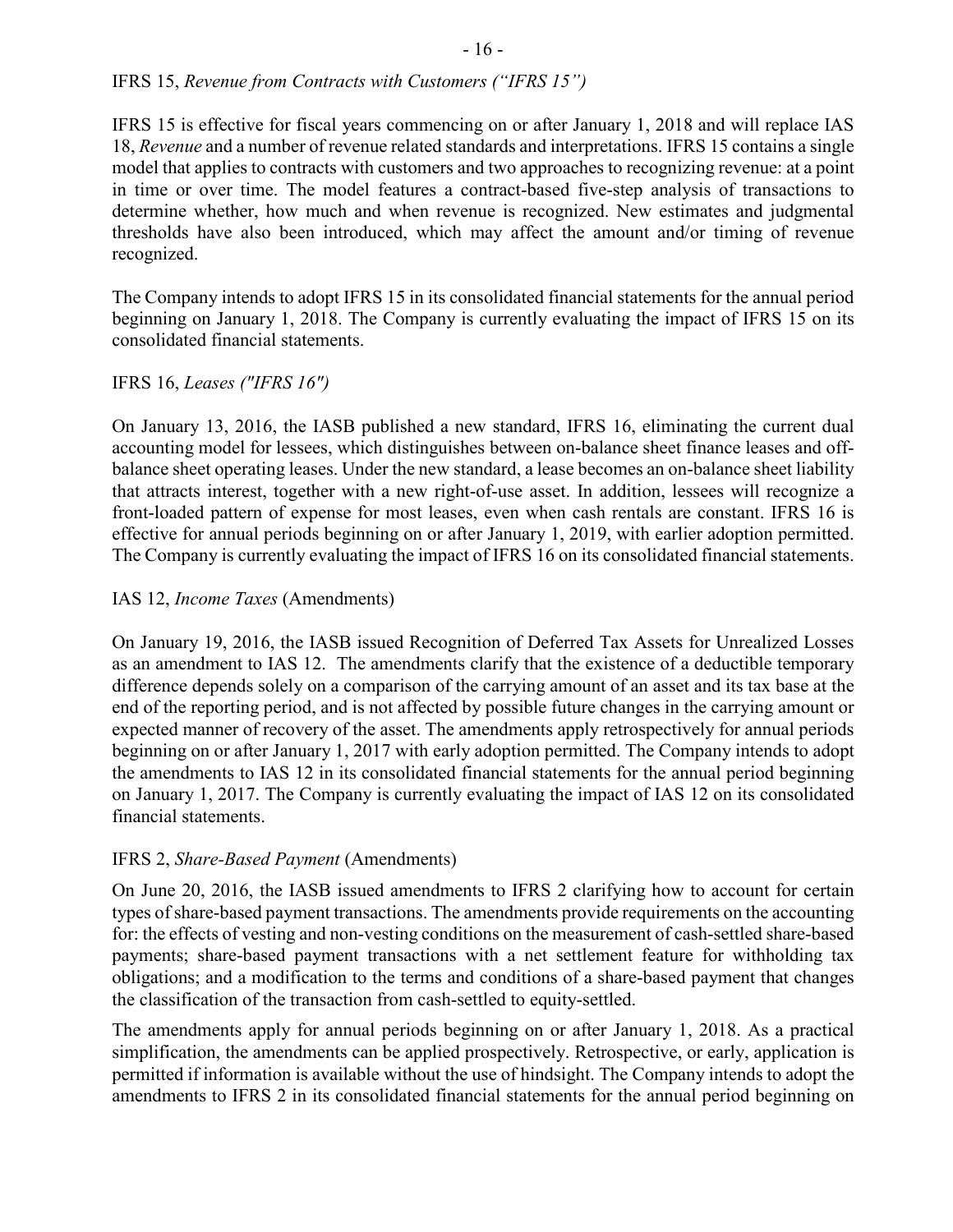January 1, 2018. The Company is currently evaluating the impact of amendments to IFRS 2 on its consolidated financial statements.

### **TRANSACTIONS WITH RELATED PARTIES**

### **Directors**

Directors fees recognized in 2016 totalled \$398,765 (2015: \$124,919). The fees recognized in 2016 include quarters 3 and 4 from 2015, with only quarters 1 and 2 fees recognized in 2015.

### **Key management**

Salary paid and recognized to key management personnel for 2016 totalled \$876,727 (2015: \$1,724,844) with no bonuses payable in 2016.

#### **Pala Investment Limited**

During 2012 Pala Investment Limited ("Pala") became a controlling shareholder of the Company.

During the period ended December 31, 2016, the Company accrued \$0.6 million payable to Pala for advisory fees from 1 July 2015 to 31 December 2016 and reimbursement of travel costs (2015: \$0.2 million).

# **RISK FACTORS**

Because of the nature of its business, the operations of the Company are subject to a number of risks, including the following, any one or all of which could have a material adverse effect on the Company and its business:

#### **Dependence on the Ban Phuc Nickel Project**

AMR is primarily focused on the development of the Ban Phuc mine. AMR does not own any significant assets other than those related to AMR's ownership interest in the mine which is AMR's only mineral property and represents AMR's only immediate potential for future generation of revenues. Unless AMR acquires additional property interests, any adverse developments affecting the mine could have a material adverse effect upon AMR and would materially and adversely affect the potential mineral resource production, profitability, financial performance and results of operations of AMR.

#### **Mine Life**

Due to the continued low nickel price management have assessed the economic viability of the mining operations and placed Ban Phuc into care and maintenance effective the start of Q4 2016.

#### **Risk of the Revocation of Licences and Permits**

Any failure to comply strictly with applicable laws, regulations and local practices relating to mineral rights applications, including for exploration permits and exploitation or mining licenses, and tenure, could result in loss, reduction or expropriation of entitlements, the imposition of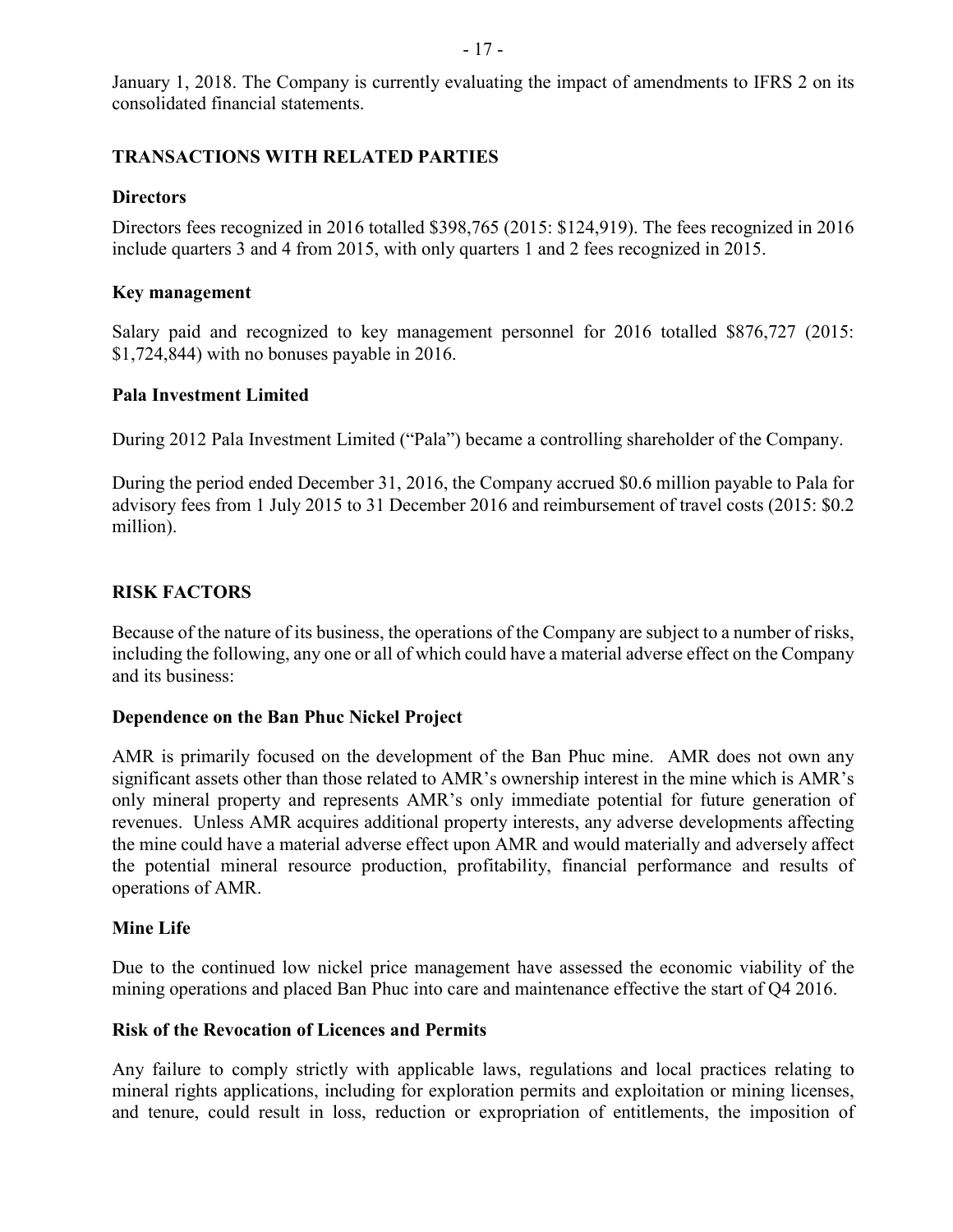additional local or foreign parties as joint venture partners with carried or other interests or enforcement actions against us, including orders issued by regulatory or judicial authorities causing operations to cease or be curtailed, and may include corrective measures requiring capital expenditures, installation of additional equipment, or remedial actions. Furthermore, no assurance can be given that new rules and regulations will not be enacted or that existing rules and regulations will not be applied in a manner, which could limit or curtail production or development. Amendments to current laws and regulations governing operations and activities or mining and milling or more stringent implementation thereof could have a material adverse impact on us.

The occurrence of these various factors and uncertainties cannot be predicted and any of them could have an adverse effect on our operations or profitability.

### **Additional funding requirements**

Further exploration and development by the Company will depend upon the Company's ability to obtain necessary permits and also financing through the joint venturing of projects, equity financing, debt financing or other means. There is no assurance that the Company will be successful in obtaining the required permits, financing or obtaining such financing on acceptable terms. Failure to obtain required financing on a timely basis or on acceptable terms could have a material adverse effect on the Company's financial conditions, results of operations and liquidity and could cause the Company to forfeit all of parts of its property and reduce or terminate its operations.

Sales of substantial amounts of the Common Shares, or the availability of such Common Shares for sale, could adversely affect the prevailing market prices for the Company's securities. A decline in the market prices of the Company's securities could impair its ability to raise additional capital through the sale of new Common Shares should the Company desire to do so.

AMR may incur substantial costs in pursuing future capital requirements, including investment banking fees, legal fees, accounting fees, securities law compliance fees, printing and distribution expenses and other costs. The ability to obtain needed financing may be impaired by such factors as the capital markets (both generally and in the nickel industry in particular), the location of the Project in Vietnam and the price of nickel on the commodities markets (which will impact the amount of asset-based financing available) and/or the loss of key management personnel. Further, if the price of nickel on the commodities markets decreases, then potential revenues from the Project will likely decrease and such decreased revenues may increase the requirements for capital. If AMR is unable to obtain additional financing as needed, it may be required to reduce the scope of its operations or anticipated expansion, forfeit its interest in some or all of its properties, incur financial penalties or reduce or terminate its operations.

### **The Company has entered into an off-take agreement with a single customer for all of the production from the Project.**

In April 2008, BPNM entered into the Off-Take Agreement for all of the concentrate production from the Project from the currently defined resources. Jinchuan is a large Chinese enterprise. As of January 9, 2017 the Company has settled up to and including shipment 42, with no further settlements remaining. The Off-Take Agreement also granted Jinchuan a first refusal option on additional nickel concentrates that BPNM may produce from new projects other than the Project. AMR is working with Jinchuan under the conditions of the current Off-Take Agreement now that Ban Phuc Nickel has moved into Care and Maintenance phase.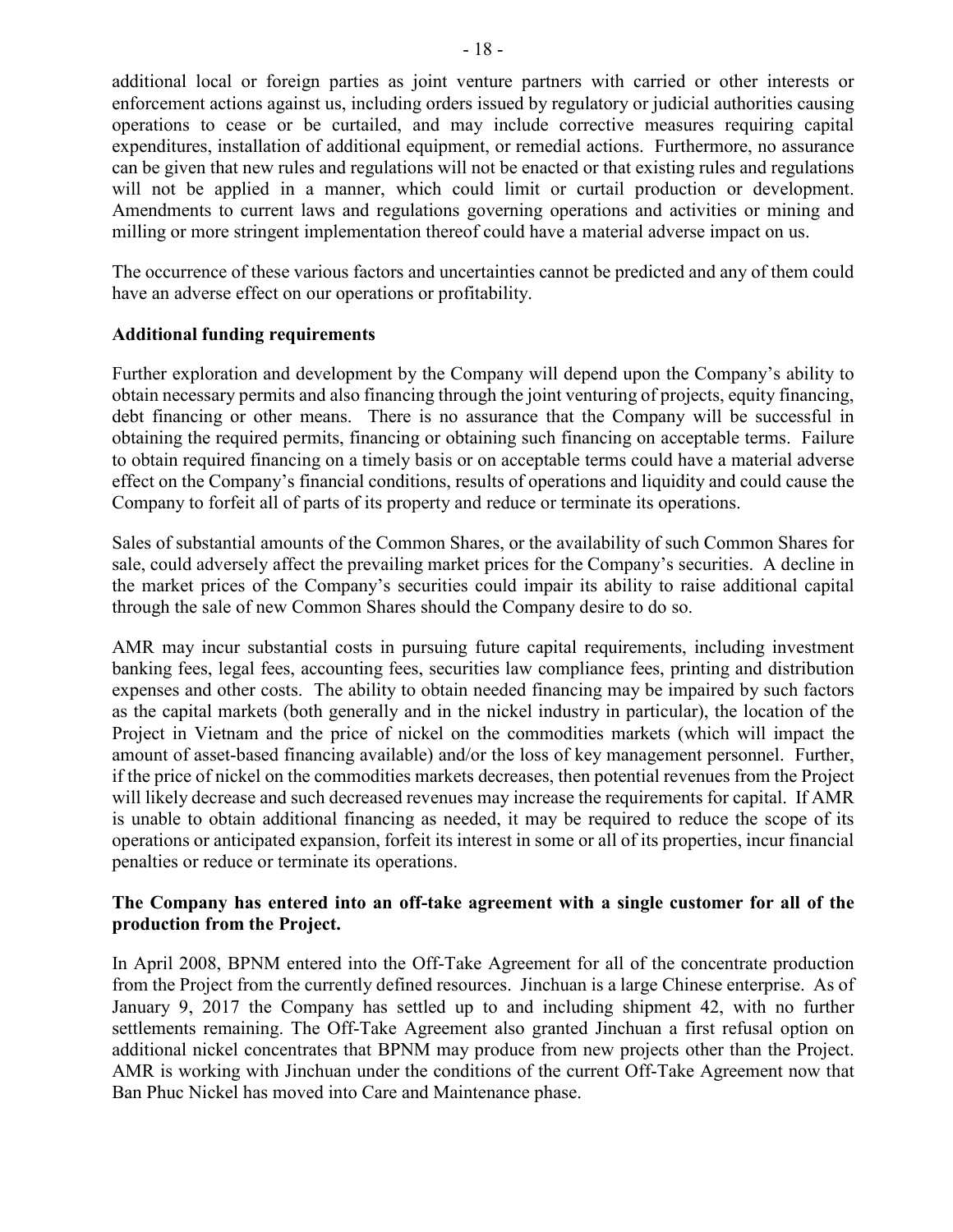#### **AMR may not meet its future production targets or its cost estimates**

The ability of the Ban Phuc mine to have future nickel production is dependent on the successful development of mines and/or expansion of mining operations in the future which rely on the accuracy of predicted factors including capital and operating costs, metallurgical recoveries, reserve estimates, and future prices, as well as accurate feasibility studies, acquisition of land and surface rights and issuance of necessary permits/approvals. Actual production and costs may vary from the estimates for a variety of reasons such as estimates of grade, tonnage, dilution and metallurgical and other characteristics of the ore varying in the actual ore mined, revisions to mine plans, risks and hazards associated with mining, adverse weather conditions, unexpected labor shortages or strikes, equipment failures and other interruptions in production capabilities. Production costs in the future may also be affected by increased stripping costs, increases in level of ore impurities, labor costs, raw material costs, inflation and fluctuations in currency exchange rates. Failure to achieve future production targets or cost estimates could have a material adverse impact on AMR's future sales, profitability, cash flow and overall financial performance.

#### **Mining operations are vulnerable to supply chain disruptions**

AMR's future operations could be adversely affected by shortages of, as well as lead times to deliver, strategic spares, critical consumables and mining equipment. In the past, other mining companies have experienced shortages in critical consumables, particularly as production capacity in the global mining industry has expanded in response to increased demand for commodities, and it has experienced increased delivery times for these items. Shortages of strategic spares, critical consumables or mining equipment, could in the future, result in production delays and productions shortfalls, and increases in prices could result in an increase in both operating costs and the capital expenditure to maintain and develop mining operations.

AMR and other nickel mining companies, have influence over manufacturers and suppliers of these items. In certain cases, there may be only limited suppliers for certain strategic spares, critical consumables or mining equipment who command superior bargaining power relative to AMR, or it could at times face limited supply or increased lead time in the delivery of such items.

If AMR experiences shortages, or increased lead times in delivery of strategic spares, critical consumables or mining equipment, its future results of operations and financial condition could be adversely affected.

#### **Political Risk and Economic Instability**

AMR's exploration, development and future operation activities occur in Vietnam. As such, AMR may be affected by possible political or economic instability in Vietnam. There can, for example, be no assurance that future political and economic conditions in Vietnam will not result in the government adopting policies respecting foreign ownership and development of interests in mineral resources, which could be adverse to the Company's interests or profitability. The risks include, but are not limited to, terrorism, military repression, fluctuations in currency exchange rates and high rates of inflation. Changes in resource development or investment policies or shifts in political attitude in Vietnam may prevent or hinder AMR's business activities and render the Project unprofitable by preventing or impeding future property exploration, development or mining. Operations may be affected in varying degrees by government regulations with respect to restrictions on production, price controls, export controls, restrictions on repatriation of earnings, royalties and duties, income taxes, nationalization of property or businesses, expropriation of property,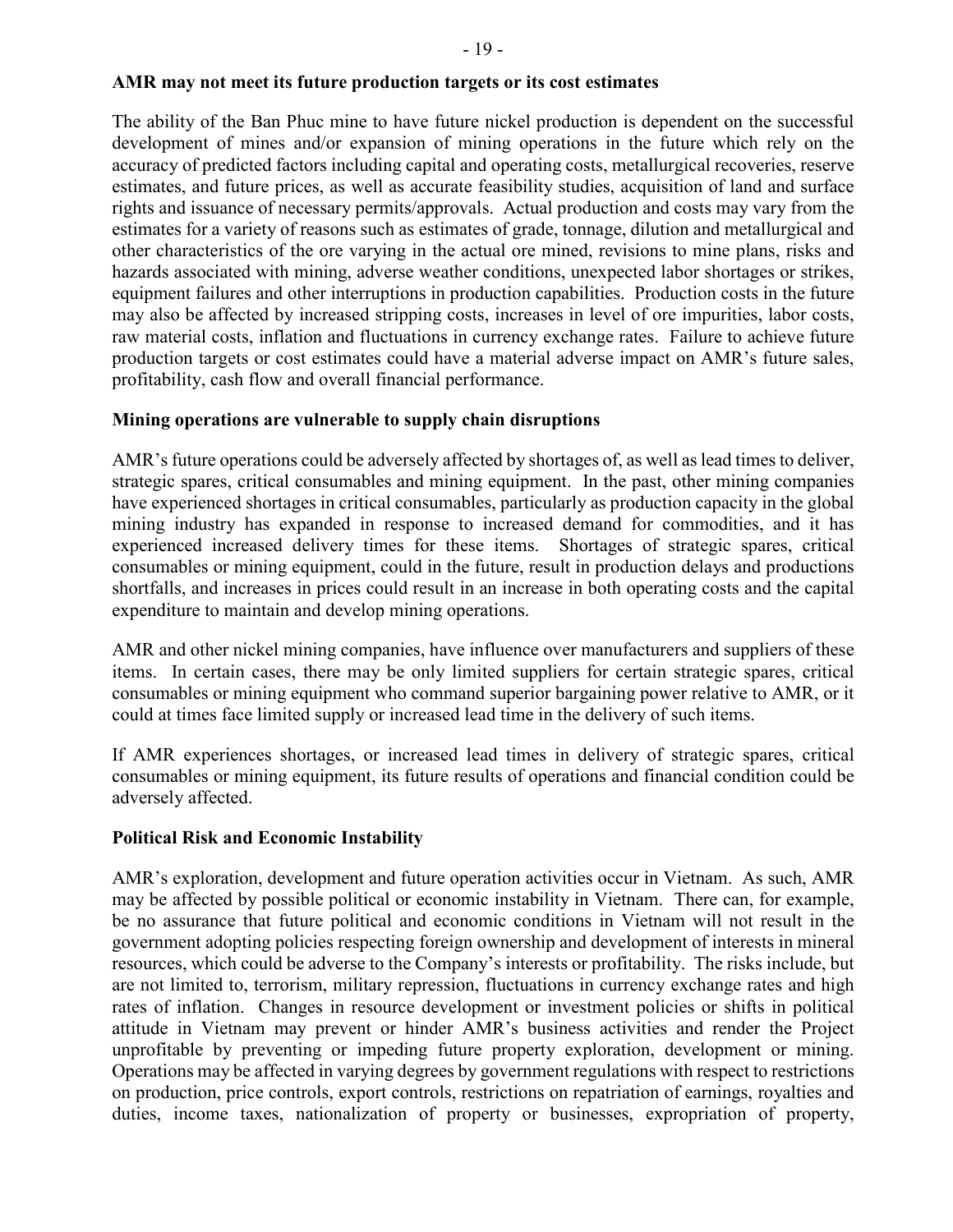### **Vietnamese tax laws are open to interpretation and, with respect to mining and refining, there are no clear precedents to properly guide AMR's tax policies**

Management of AMR considers that AMR has made adequate provision for tax liabilities to the Vietnamese national, provincial and local authorities based on correspondence with such authorities and on external advice received. However, because Vietnam's tax laws, especially with respect to mining and refining are evolving and open to interpretation, there is a risk that material additional and/or back-dated taxes and penalties may be levied on AMR, which could adversely impact its results of operations and financial condition of AMR.

### **Mining, processing, development and exploration activities depend, to one degree or another, on adequate infrastructure.**

Reliable roads, bridges, power sources and water supply are important determinants, which affect capital and operating costs. AMR's inability to secure adequate water and power resources, as well as other events such as unusual or infrequent weather phenomena, sabotage, government or other interference in the maintenance or provision of such infrastructure could adversely affect AMR's operations, financial condition and results of operations.

# **AMR is dependent on outside parties for the conduct of its business**

AMR has relied upon consultants, engineers and other service providers and intends to rely on these parties for development, construction, and operating expertise. Substantial expenditures are required to construct mines to establish mineral reserves through drilling, to carry out environmental and social impact assessments, to develop metallurgical processes to extract metal from ore and, in the case of new exploration, to develop the exploration and plant infrastructure at any particular site. If such parties' work is deficient or negligent or is not completed in a timely manner, it could have a material adverse effect on the Project.

# **Exchange rates**

predicted.

The profitability of AMR may decrease when affected by fluctuations in the foreign currency exchange rates between the United States dollar, the Canadian dollar, the Australian dollar and the Vietnamese dong. Exchange rate fluctuations affect the costs of development activities that AMR incurs in United States dollars, Australian dollars and Vietnamese dong. AMR does not currently take any steps to hedge against currency fluctuations.

Certain directors and officers may have conflicts of interest.

Certain of the directors and officers of AMR are engaged in, and will continue to engage in, other business activities on their own behalf and on behalf of other companies, including activities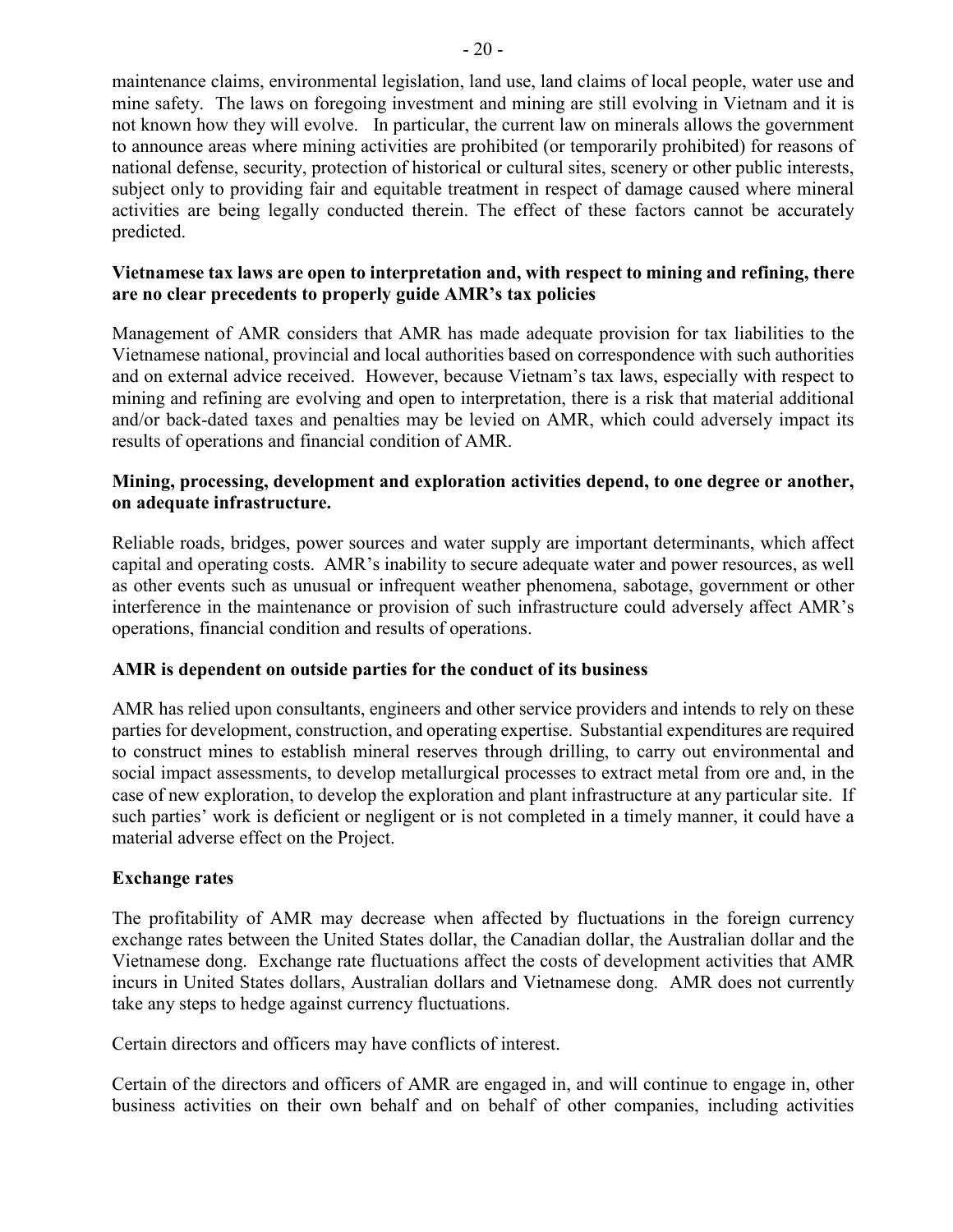involving mining and mineral exploration, and, as a result of these and other activities, such directors and officers of AMR may become subject to conflicts of interest. The BCBCA provides that in the event that a director has an interest in a contract or proposed contract or agreement, the director shall disclose his interest in such contract or agreement and shall refrain from voting on any matter in respect of such contract or agreement unless otherwise provided under the BCBCA. To the extent that conflicts of interest arise, such conflicts will be resolved in accordance with the provisions of the BCBCA.

# **Illiquid market for AMR's securities**

AMR shares are highly illiquid and cannot be easily sold in the market without significant risk of a loss in value. Further contributing to AMR's illiquidity, is the fact that a small group of shareholders currently hold over 88% of its Common Shares. There can be no assurance that an active market for AMR's securities will develop. In addition, the market price of the securities of AMR at any given point in time may not accurately reflect the long-term value of AMR. Furthermore, responding to any events or circumstances resulting from the risk factors described herein could result in substantial costs and divert management's attention and resources.

# **Significant Shareholder**

At the date of this report, Pala has control over AMR and its interests may conflict with those of other shareholders. Pala owns, directly 569,813,827 Common Shares, representing approximately 72.2% of the issued and outstanding Common Shares on a non-diluted basis, plus 54,166,667 Common Share purchase warrants, which if exercised, would bring Pala's ownership interest in the Company to 74.9% on a partially-diluted basis. Pala has a significant influence in any matter coming before a vote of shareholders and Pala alone will be in a position to prevent approval of certain matters requiring shareholder approval. Investors should be aware that votes in respect of the Common Shares may be significantly influenced by a small group of insiders as detailed in the table below. Pala is also able to effect certain fundamental changes to AMR in accordance with the BCBCA because it is able to, on its own, meet the applicable 66 2/3% voting threshold for shareholder approval to effect such changes.

| <b>Shareholder</b>                                  | <b>Number of Common</b><br>$Shares^{(1)}$ | <b>Percentage of Common</b><br><b>Shares Outstanding</b> |
|-----------------------------------------------------|-------------------------------------------|----------------------------------------------------------|
| Pala Investments Limited                            | 569,813,827                               | 72.2%                                                    |
| Melior Resource Inc                                 | 47,272,727                                | $6.0\%$                                                  |
| Lion Selection Group Limited <sup>(2)</sup>         | 39,950,288                                | $5.1\%$                                                  |
| Malaysia Smelting Corporation Berhad <sup>(3)</sup> | 31,297,661                                | $4.0\%$                                                  |
| <b>Total</b>                                        | 688,334,503                               | 87.3%                                                    |

**Notes:**

(1) Based on information posted on SEDI as of March 31, 2017.

- (2) Of the 39,950,288 Common Shares, 16,666,666 are held by Lion Selection Group Limited and 23,283,622 are held by its affiliate Asian Lion Limited, an entity which is controlled by Lion Selection Group Limited**.**
- (3) Pala has a right of first refusal to purchase the Common Shares held by MSC, which if exercised would bring Pala's ownership to 601,111,488 Common Shares, representing approximately 76.2% on a non-diluted basis and 77.7% on a partially diluted basis, if it exercises its 54,166,667 Common Share purchase warrants.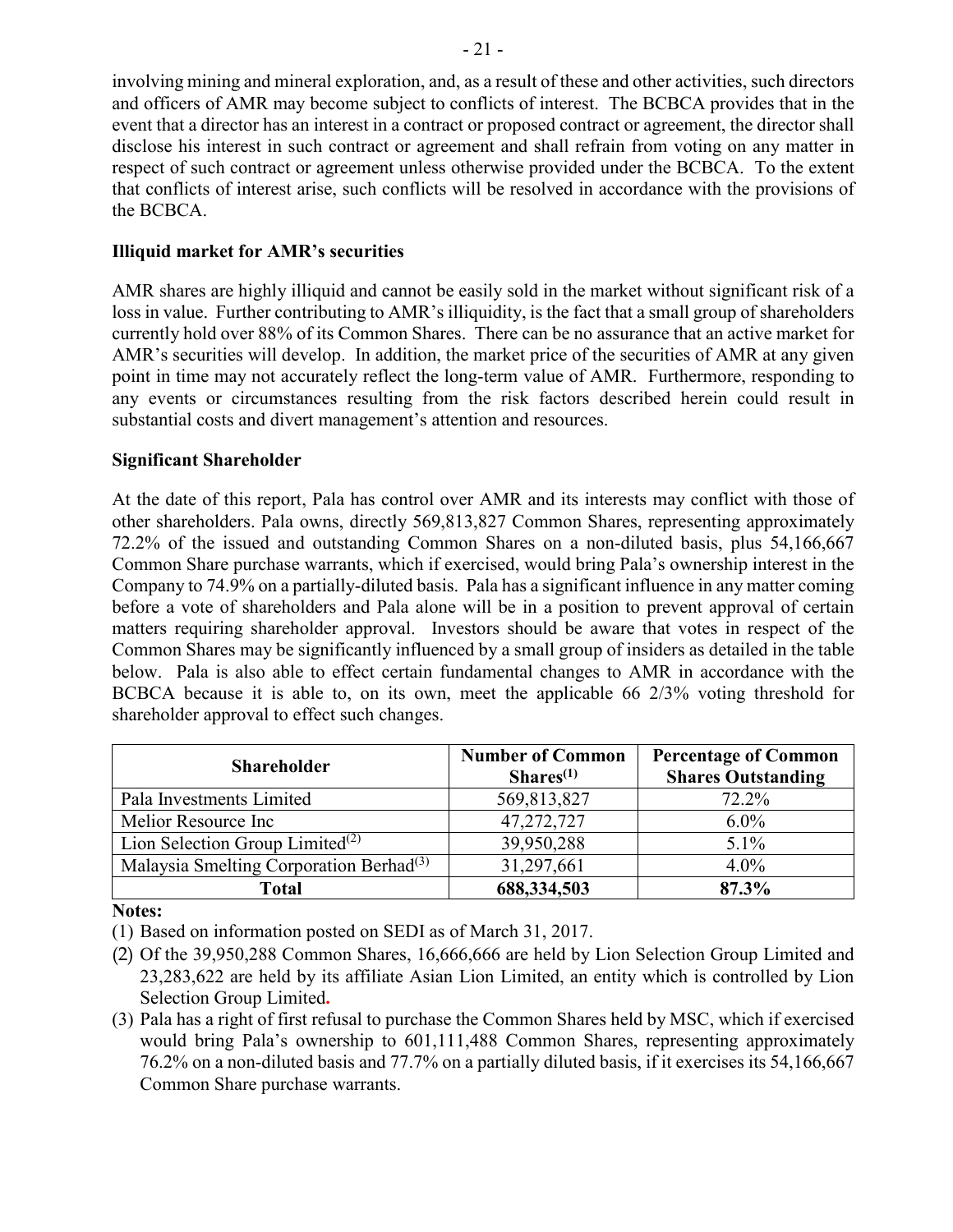### **Mining industry**

The exploration for and development of mineral deposits involves significant risks, which even a combination of careful evaluation, experience and knowledge may not eliminate. While the discovery of a mineral deposit may result in substantial rewards, few properties that are explored are ultimately developed into producing mines. Major expenses may be required to locate and establish mineral reserves, to develop metallurgical processes and to construct mining and processing facilities at a particular site. It is impossible to ensure that the activities currently planned by the Company will result in profitable commercial mining operations. Whether a mineral deposit will be commercially viable depends on a number of factors, some of which are: the particular attributes of the deposit, such as size, grade and proximity to infrastructure; metal prices, which are highly cyclical; and government regulations, including regulations relating to prices, taxes, royalties, land tenure, land use, importing and exporting of minerals and environmental protection. The exact effect of these factors cannot accurately be predicted, but in combination they could result in the Company not receiving an adequate return on invested capital.

The Company's activities are subject to all the hazards and risks normally encountered in the exploration for, and development and production of minerals, including unusual and unexpected geologic formations, seismic activity, rock bursts, cave-ins, flooding and other conditions involved in the drilling and removal of material, any of which could result in damage to, or destruction of, mines and other producing facilities, damage to life or property, environmental damage and possible legal liability. Milling operations are subject to hazards such as equipment failure or failure of retaining dams around tailings disposal areas, which may result in environmental pollution and consequent liability.

#### **Limited production revenues; history of losses**

To date, the Company has only limited production revenue from mining operations, as commercial production at Ban Phuc commenced late in 2013. There can be no assurance that significant additional losses will not occur in the near future or that the Company will be profitable in the future. The Company's operating expenses and capital expenditures may increase in subsequent years as the costs for consultants, personnel and equipment associated with advancing exploration, development and commercial production of its properties are incurred. The amounts and timing of expenditures will depend on the progress of ongoing exploration and development, the results of consultant's analysis and recommendations, the rate at which operating losses are incurred, the execution of any joint venture agreements with strategic partners, the Company's acquisition of additional properties and other factors, many of which are beyond the Company's control.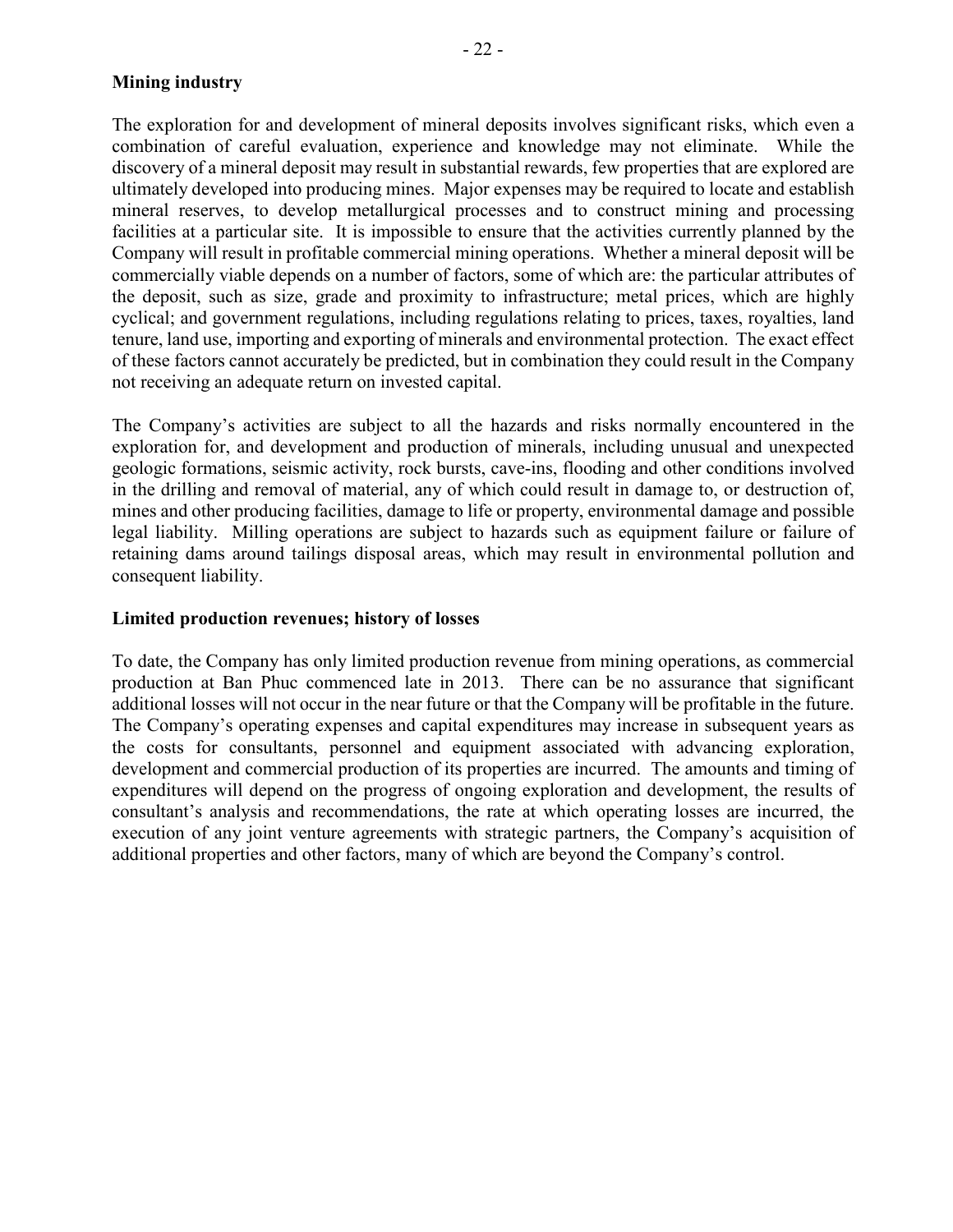The mining business is competitive in all of its phases. The Company competes with numerous other companies and individuals, including competitors with greater financial, technical and other resources than the Company, in the search for and the acquisition of attractive mineral properties. The Company's ability to acquire properties in the future will depend not only on its ability to develop the Project, but also in its ability to select and acquire other suitable producing properties or prospects for mineral exploration or development. There can be no assurance that the Company will be able to compete successfully with others in acquiring such properties or prospects.

#### **Insurance and uninsured risks**

The Company's business is subject to a number of risks and hazards generally, including adverse environmental conditions, industrial accidents, labour disputes, unusual or unexpected geological conditions, ground or slope failures, cave-ins, changes in the regulatory environment and natural phenomena such as inclement weather conditions, floods and earthquakes. Such occurrences could result in damage to its mineral properties or production facilities, personal injury or death, environmental damage to the Company's properties or the properties of others, delays in development or mining, monetary losses and possible legal liability.

While the Company has obtained certain insurance to protect itself against the potential risks associated with its operations, the Company may not be able to maintain insurance to cover such risks at economically feasible premiums and such insurance coverage may not continue to be available or may not be adequate to cover any resulting liability. Moreover, insurance against risks such as environmental pollution or other hazards as a result of exploration and production is not generally available to the Company or to other companies in the mining industry on acceptable terms. The Company might also become subject to liability for pollution or other hazards which may not be insured against or which the Company may elect not to insure against because of premium costs or other reasons. Losses from these events may cause the Company to incur significant costs that could have a material adverse effect upon its financial performance and results of operations.

#### **Government regulation**

The Company's exploration, development and operating activities are subject to various laws governing prospecting, mining, development, production, taxes, labour standards and occupational health, mine safety, toxic substances, land use, water use, land claims of local residents and other matters. Although the Company's planned activities will be carried out in accordance with all applicable rules and regulations, there can be no assurance that new rules and regulations will not be enacted or that existing rules and regulations will not be applied in a manner which could limit or curtail such planned activities with materially adverse impacts on financial performance and profitability.

The mineral rights and interests of the Company are subject to obtaining government approvals, licences and permits, land clearance being completed and land use rights being obtained. Such approvals, licences and permits and the completion of land clearance and obtaining of land use rights are, as a practical matter, subject to the discretion of the government or governmental officials. No assurance can be given that the Company will be successful in obtaining or maintaining any or all of the various approvals, licences and permits in full force and effect without modification or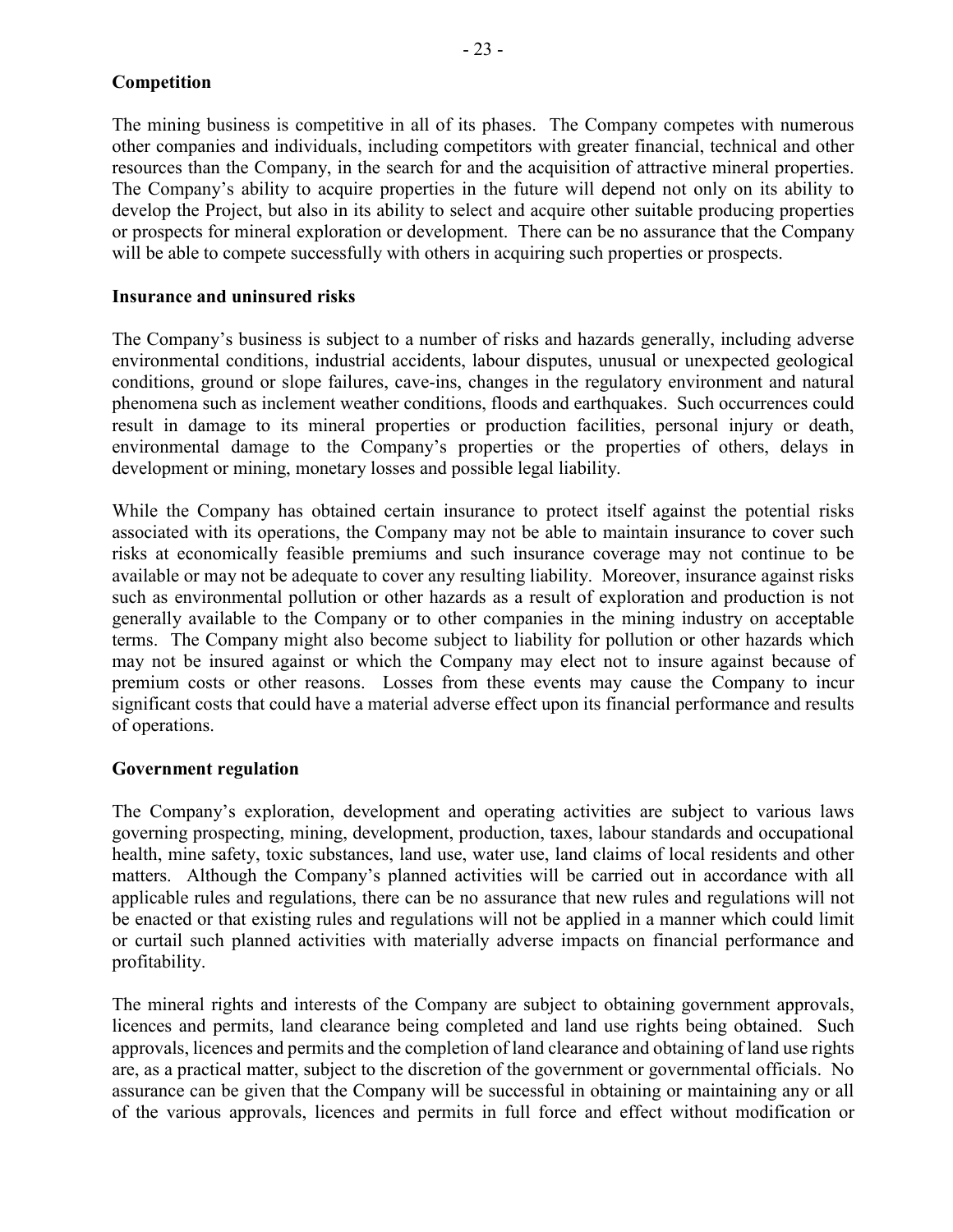revocation. To the extent such approvals are required and not obtained, the Company may be curtailed or prohibited from continuing or proceeding with planned activities.

Failure to comply with applicable laws, regulations and permitting requirements may result in enforcement actions thereunder, including orders issued by regulatory or judicial authorities causing operations to cease or be curtailed, and may include corrective measures requiring capital expenditures, installation of additional equipment, or remedial actions. Parties engaged in mining operations or in the exploration or development of mineral properties may be required to compensate those suffering loss or damage by reason of the mining activities and may have civil or criminal fines or penalties imposed for violations of applicable laws or regulations.

Application of or amendments to current laws and regulations governing operations or more stringent implementation thereof could have a substantial adverse impact on the Company and cause increases in exploration expenses, capital expenditures or production costs or reduction in levels of production at producing properties or require abandonment or delays in development of new mineral properties.

### **Personnel**

The Company is dependent on obtaining and retaining the services of management and skilled personnel. Failure to obtain such services or the loss of them could have a material adverse effect on the Company's operations. There can be no assurance that the required personnel will be available on suitable terms.

#### **Environmental risks and hazards**

All phases of the Company's activities will be subject to environmental regulation mandating, among other things, the maintenance of air and water quality standards and land reclamation; and limitations on the generation, transportation, storage and disposal of solid and hazardous waste. Environmental legislation is evolving in a manner which will require stricter standards and enforcement, increased fines and penalties for non-compliance, more stringent environmental assessments of proposed projects and a heightened degree of responsibility for companies and their officers, directors and employees. There can be no assurance that future changes in environmental regulation will not adversely affect the Company's operations.

#### **Enforceability of civil liabilities**

Certain of the Company's directors and officers reside outside Canada. Substantially all of the assets of such persons are, and substantially all of the assets of the Company are, located outside Canada. It may not be possible for investors to effect service of process within Canada upon such persons and it may also not be possible to enforce against the Company and/or such persons judgments obtained in Canadian courts predicated upon the civil liability provisions of applicable securities laws in Canada.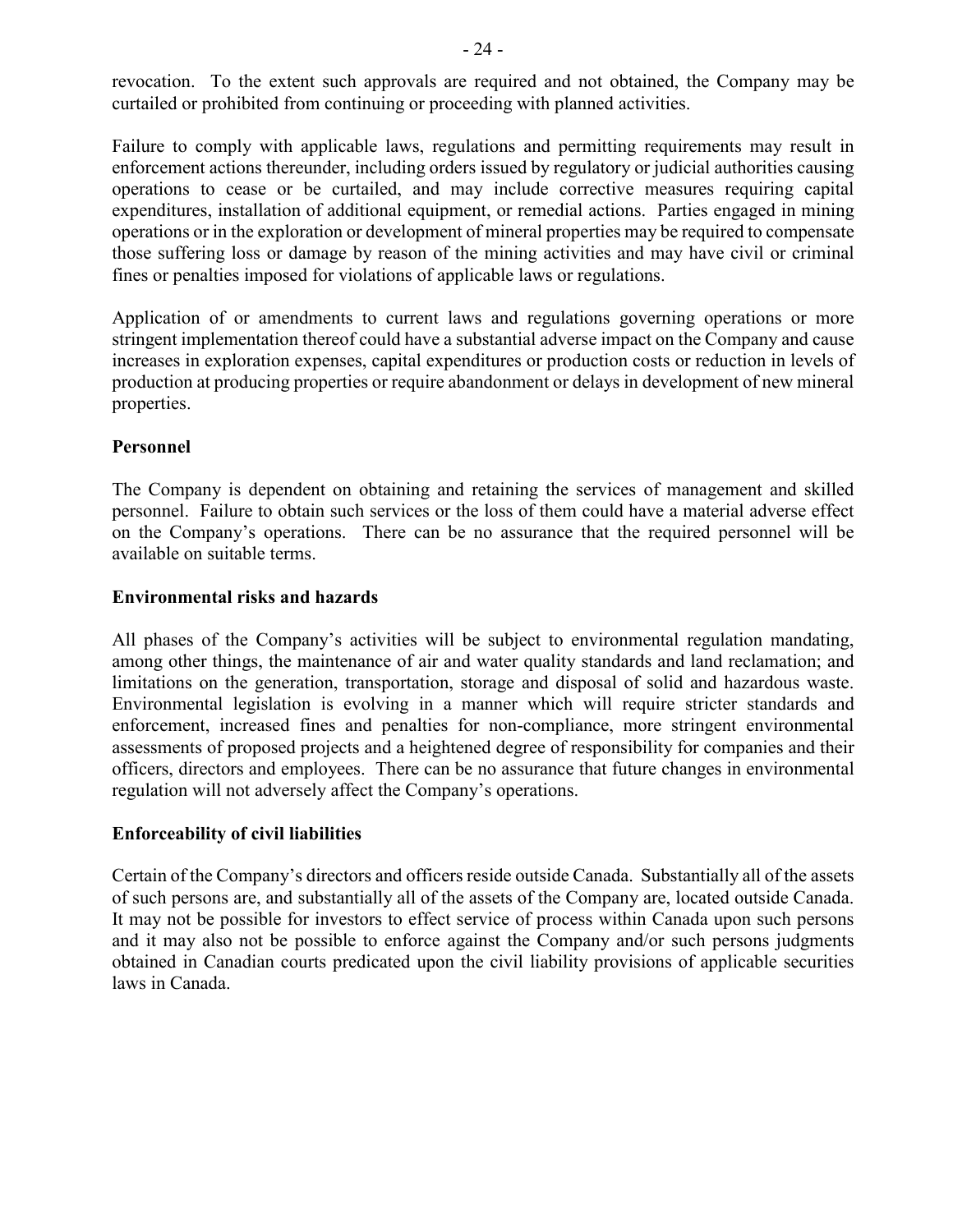### **Litigation risk**

All industries, including the mining industry, are subject to legal claims, with and without merit. The Company may be involved from time to time in various routine legal proceedings, which include labour matters such as unfair termination claims, supplier matters and property issues incidental to its business. Defence and settlement costs can be substantial, even with respect to claims that have no merit. Due to the inherent uncertainty of the litigation process, the resolution of any particular legal proceeding could have a material effect on financial position and results of operations.

### **The market price for Common Shares cannot be assured**

The market price of a publicly traded stock is affected by many variables, some of which are not directly related to the success of AMR. In recent years, the securities markets have experienced a high level of price and volume volatility, and the market price of securities of many companies, particularly those considered to be junior companies, has experienced wide fluctuations which have not necessarily been related to the operating performance, underlying asset values or prospects of such companies. There can be no assurance that such fluctuations will not affect the price of AMR's securities in the future.

# **FINANCIAL INSTRUMENTS**

The Company's financial instruments consist of cash and cash equivalents, accounts receivable, trade and other payables, and the project financing loan. The fair values of these financial instruments are not materially different from their carrying values.

In respect of credit risk on its bank accounts and investments. Credit risk on bank accounts and short term investments is limited through maintaining the Company's balances with high credit financial institutions.

The Company is exposed to the financial risk related to the fluctuation of foreign exchange rates. The Company has offices in Canada and Vietnam and holds cash in Canadian, United States, and Australian dollars and in Vietnamese Dong.

A significant change in the currency exchange rates between the Canadian dollar relative to the US dollar, the Australian dollar and Vietnamese Dong could have an effect on the Company's results of operations, financial position or cash flows.

With regards to liquidity risk, the Company has in place a planning and budgeting process to aid in determining the funds required to support normal operating requirements on an ongoing basis, including capital development and exploration expenditures. Discussions about going concern are included in Note 1, Nature of operations and going concern, in the annual financial statements.

#### **DISCLOSURE CONTROLS**

In connection with Exemption Orders issued in November, 2007, and revised in December, 2008, by each of the securities commissions across Canada, the Chief Executive Officer and Chief Financial Officer of the Company will file a Venture Issuer Basic Certificate with respect to the financial information contained in the unaudited interim financial statements and the audited annual financial statements and respective accompanying Management's Discussion and Analysis.